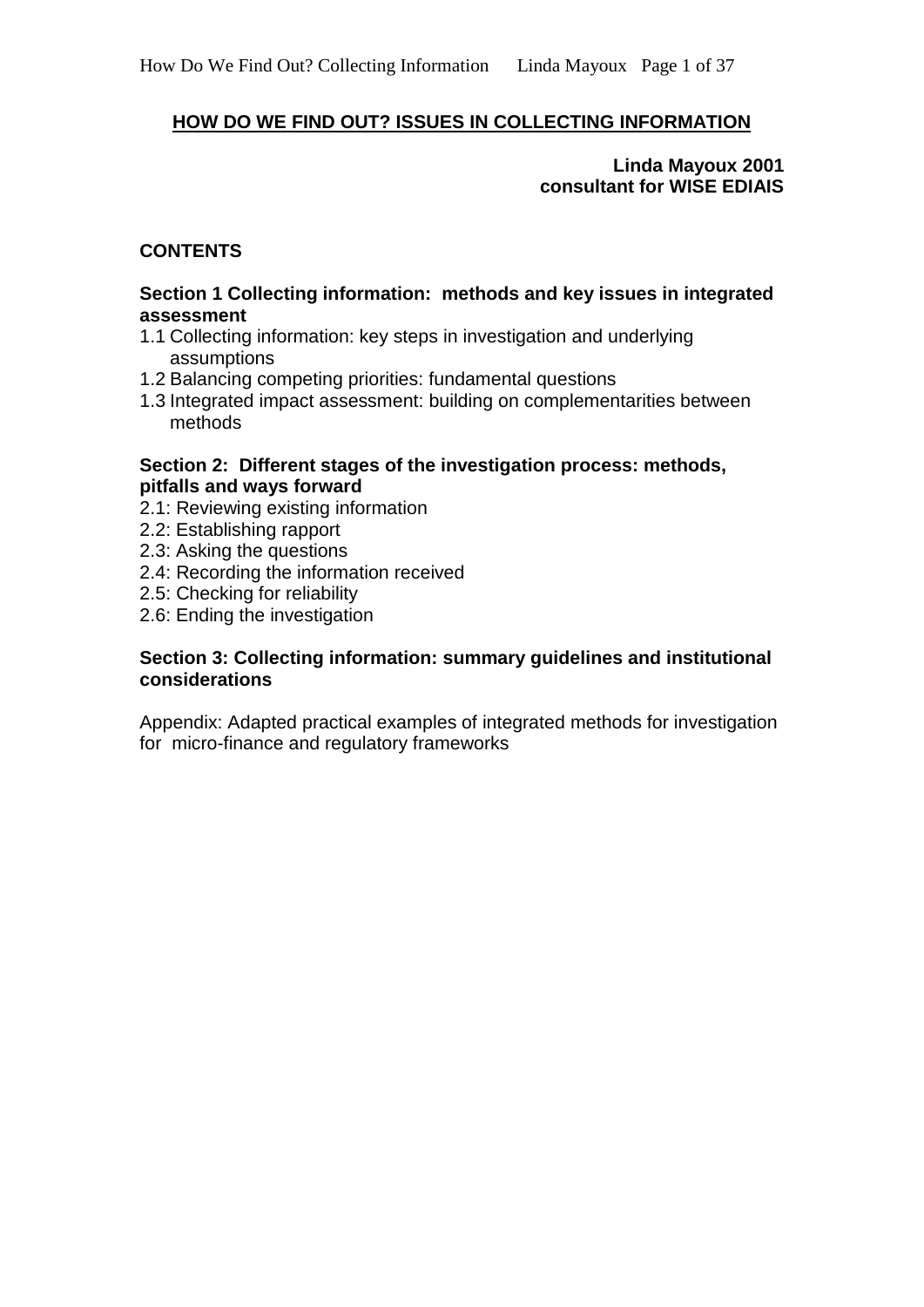#### **SECTION 1 COLLECTING INFORMATION: METHODS AND KEY ISSUES IN INTEGRATED ASSESSMENT**

#### **1.1 Collecting information: key steps in investigation and underlying assumptions**

All impact assessments involve collecting information. This is done mainly through asking questions of various types, but also through observation. There are a range of techniques, details of which are given in the papers on different methodologies elsewhere on this site and are not repeated here (See Box 1).

The process of collecting information however involves much more than listing a few questions and then asking them in the field or conducting a few PRA exercises. Whatever methods are used in the investigation, a number of different steps are involved. All these steps are important for the reliability, relevance and cost effectiveness of the investigation. These steps apply to both the assessment as a whole and also to each individual part of the investigation:

- *Reviewing existing information:* Any investigation needs to complement rather than duplicate existing information, otherwise it wastes the time and resources of both funders and respondents.
- *Establishing and maintaining rapport:* No matter how sophisticated the questionnaire or sampling design, if the investigation fails to establish rapport with communities or particular respondents reliability of the responses obtained is likely to be highly questionable.
- *Recording the information:* Even where questions are asked and reliable responses given, if this is not appropriately recorded then the information cannot be meaningfully analysed.
- *Checking for reliability* both within and between interviews is necessary to establish the reasons for any contradictory information and/or the limitations of any practical conclusions which can be drawn.
- *Ending the investigation:* The ways in which both interviews/workshops and the assessment as a whole is ended is crucial not only for moral reasons, but also for making a useful contribution to programme/policy change and to the reliability of any subsequent interviews and assessments.

This paper discusses ways in which different methods can be cost effectively integrated at each stage to increase the reliability of information obtained.

The discussion is based on a number of underlying assumptions about the nature and purpose of impact assessment: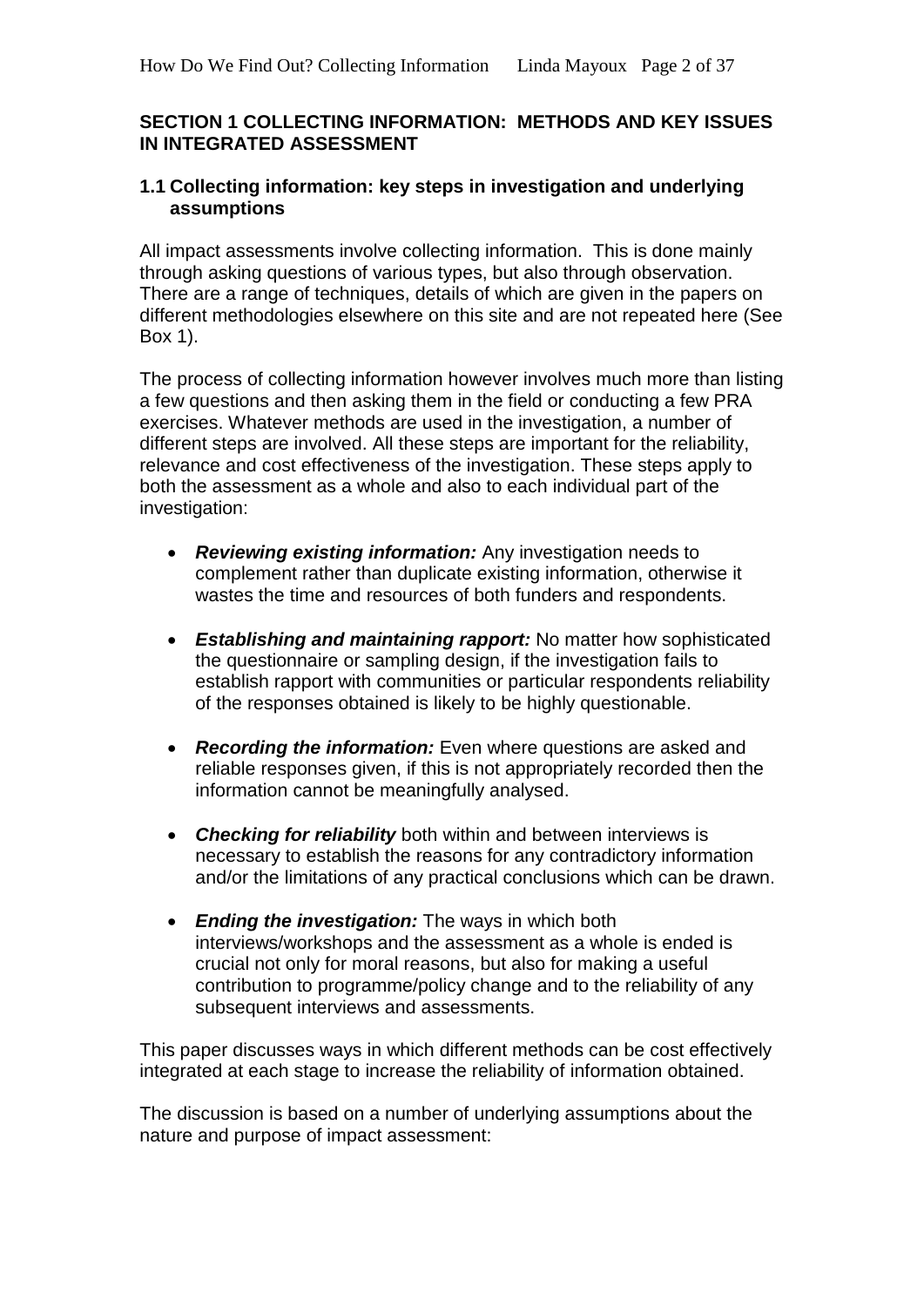- The assessment should be able to make **realistic recommendations** for improvement in programmes and policies
- Any one assessment should as far as possible contribute to setting up of **sustainable learning systems** for programme and policy improvement over time
- **Stakeholder participation**, particularly of the poor and most vulnerable, is essential to both making realistic recommendations and improving programmes and policies in the longer term.

These requirements mean that the assessment can itself be a cost-effective contribution to development rather than an additional cost. They do not in any case necessarily substantially increase the costs of impact assessment. They require rather a different approach which fully integrates concerns of programme/policy change, sustainable learning and stakeholder participation at all stages of the investigation, rather than treating them as an additional frill in the form of one dissemination/policy workshop at the end of the assessment. The implications of these assumptions for the investigation process are discussed in detail below.

# **BOX 1:THE INVESTIGATION PROCESS**

# **UNDERLYING ASSUMPTIONS**

- policy relevance
- sustainable learning
- stakeholder participation

# **PROCESS**

Step 1: Reviewing existing information

Step 2: Establishing and maintaining rapport

Step 3: Asking the questions

Step 4: Recording the information received

Step 5:Checking for reliability

Step 6: Ending the investigation

# **TECHNIQUES**

- structured questionnaires (!!Insert link to quantification)
- semi structured and informal interviews (!!Insert link to qualitative methods)
- case studies (!!Insert link to qualitative methods)
- observation, photography and video (!!Insert link to qualitative methods)
- PLA diagramming tools(!!Insert link to participatory methods)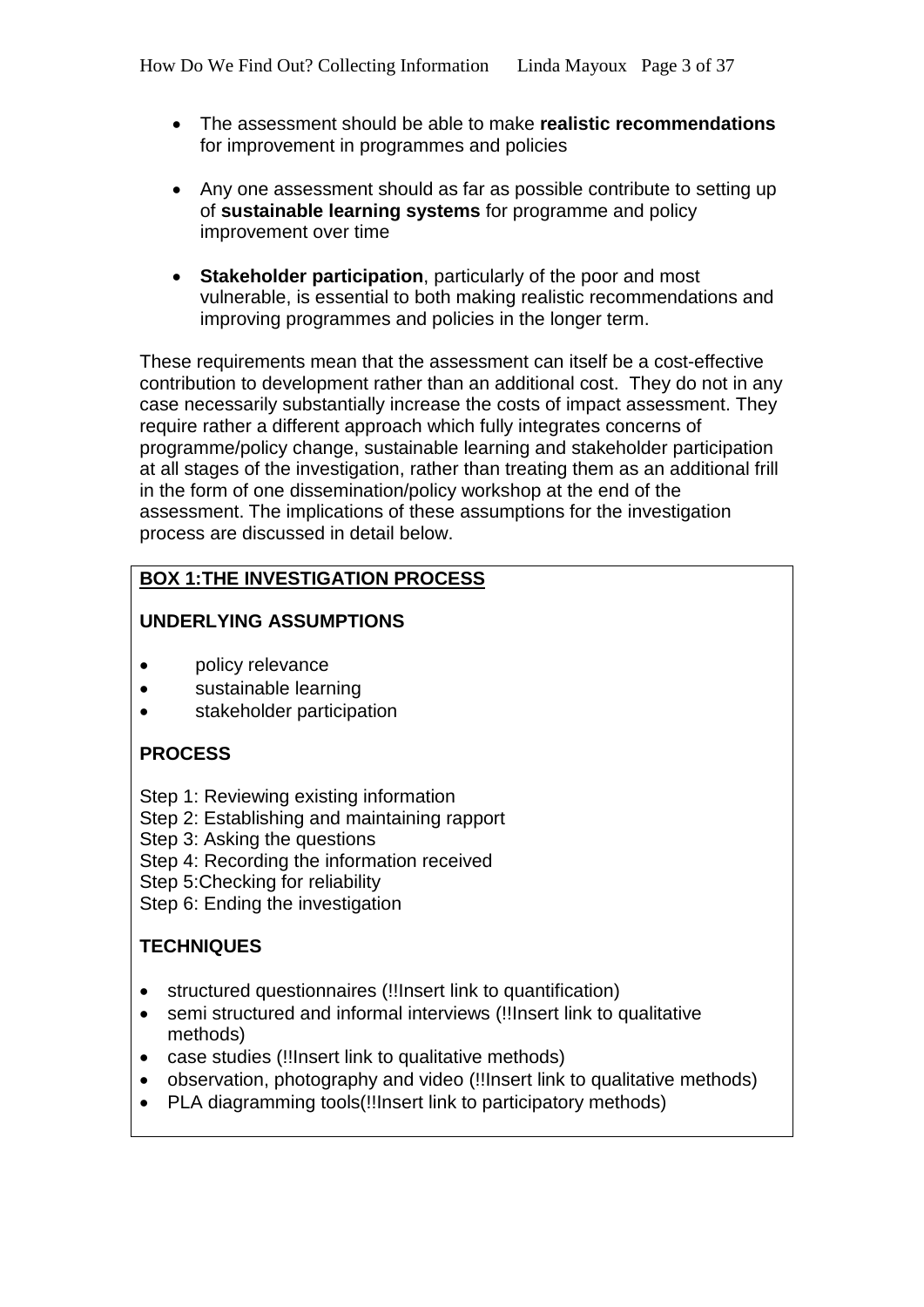# **1.2 Balancing competing priorities: fundamental questions**

Any investigation will require resources and takes up the time and energy of respondents, interviewers and funders. It is therefore important that these resources are used cost-effectively and not wasted collecting a lot of information which is never used. This requires assessments to be carefully focused on particular practical or policy issues. In order to produce realistic recommendations for programme and policy improvement it is not however sufficient to rely solely on a priori identification of hypotheses which are then tested by statistical quantitative methods. As discussed in detail elsewhere on this site (!! Insert link to paper on data analysis forthcoming) conventional statistical analysis is insufficient even for establishing reasons for any correlations identified. In order to produce realistic recommendations the assessment needs to:

- increase **understanding of the nature of development processes** and the complex interactions between programme interventions, contextual factors and the aims and aspirations of the intended beneficiaries. This requires investigation not only of quantitative impacts at beneficiary level, but their attitudes and aspirations. It also requires detailed institutional and contextual analysis.
- explore **realistic possibilities for innovation and change**. These may not be immediately apparent from statistical analysis of impacts of existing policies and practises. It is likely to require careful analysis of particular cases of success or failure and/or participatory consultation regarding what different stakeholders see as possible ways forward.
- as far as possible **gain support for implementation** of the recommendations and identify any potential problems or conflicts of interest between stakeholders.

It is crucial that assessments go beyond mechanical questioning of intended beneficiaries to a much broader and in-depth understanding of the complex ways in which development interventions contribute to processes of change. This involves assessment at a number of different levels:

- **intended beneficiaries** differentiated by different stakeholder categories and including potential beneficiaries, dropouts and those excluded from programmes and policies as well as actual beneficiaries
- **institutional analysis** not only of implementing programmes and their interventions but also other institutions involved eg government agencies, other NGOs operating in the area, grassroots organizations and traditional power structures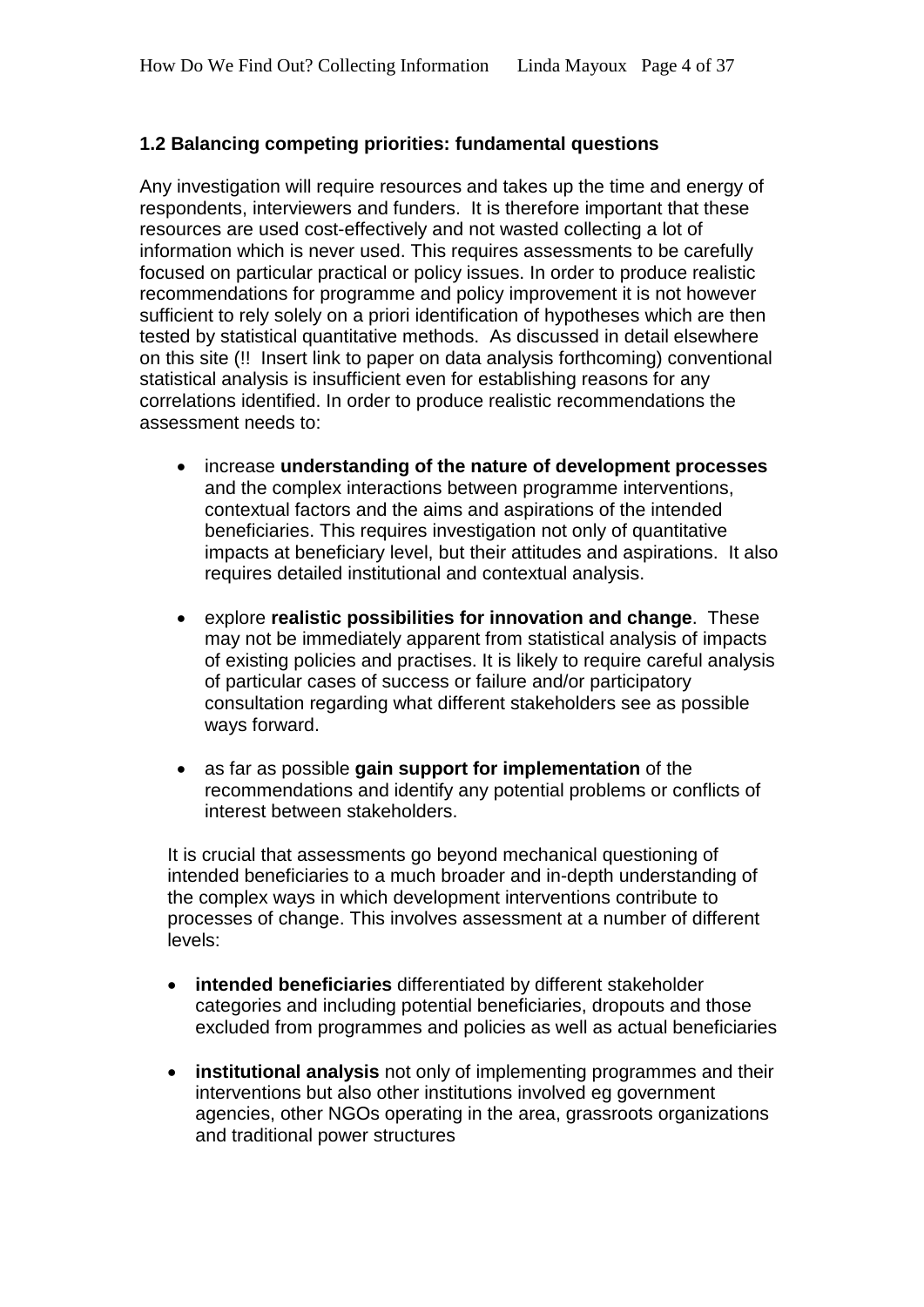• **contextual analysis** of both micro and macro-level opportunities and constraints affecting both intended beneficiaries and involved institutions

Understanding these different levels is important not only as a focus of any investigation which aims to produce realistic practical recommendations, but to the design of the investigation process itself.

Achieving the difficult balance between potentially competing priorities of:

- **careful focus** to maintain rigour on the one hand and
- **breadth and depth** of investigation to maintain credibility of practical conclusions on the other within

• given **resource, time and contextual constraints**

involves asking a number of fundamental questions as outlined in Box 2. It is only when these issues have been thought through that the details of design of the investigation can be considered – although it is likely that these questions will also need to be continually revisited as new possible uses for the information present themselves and/or unexpected challenges arise.

There are *no blueprints* or ' definitive questionnaires ' for any topic, but only a broad framework of questions which must be adapted in relation to the particular purpose of any one assessment. Even within a broad remit of policy relevance, assessments may have a *variety of purposes*. Commonly different stakeholders have different agendas which need to be acknowledged and addressed. These will affect the main focus of the broad questions to be asked, the degree of detail which is needed in relation to each and the ways in which different stakeholders need to be involved. Much of the discussion in this paper uses as illustration the issues involved in two rather different examples:

#### **Illustrative examples of requirements of different types of assessment**

1) *Programme improvement*: to find out how particular loan conditions in a microfinance programme should be improved. The intention is to introduce any required changes quickly in response to high drop out rates. Here a sophisticated statistical questionnaire about impact on incomes for a large random sample which takes a long time to analyse is likely to be of limited use. More useful would be a series of carefully planned focus group discussions followed by a short questionnaire containing a number of policy options canvassed for particular clients to gain consensus about change and/or identify differences between different categories of client.

2) *Policy development*: to find out the gender impact of particular changes in regulatory frameworks for enterprise. The intention is to develop gender sensitive policy guidelines and develop structures and networks which take into account the needs of different stakeholders, linkages between different types of enterprise and particularly focusing on the needs of poor women. Here a combination of statistical survey, qualitative research and participatory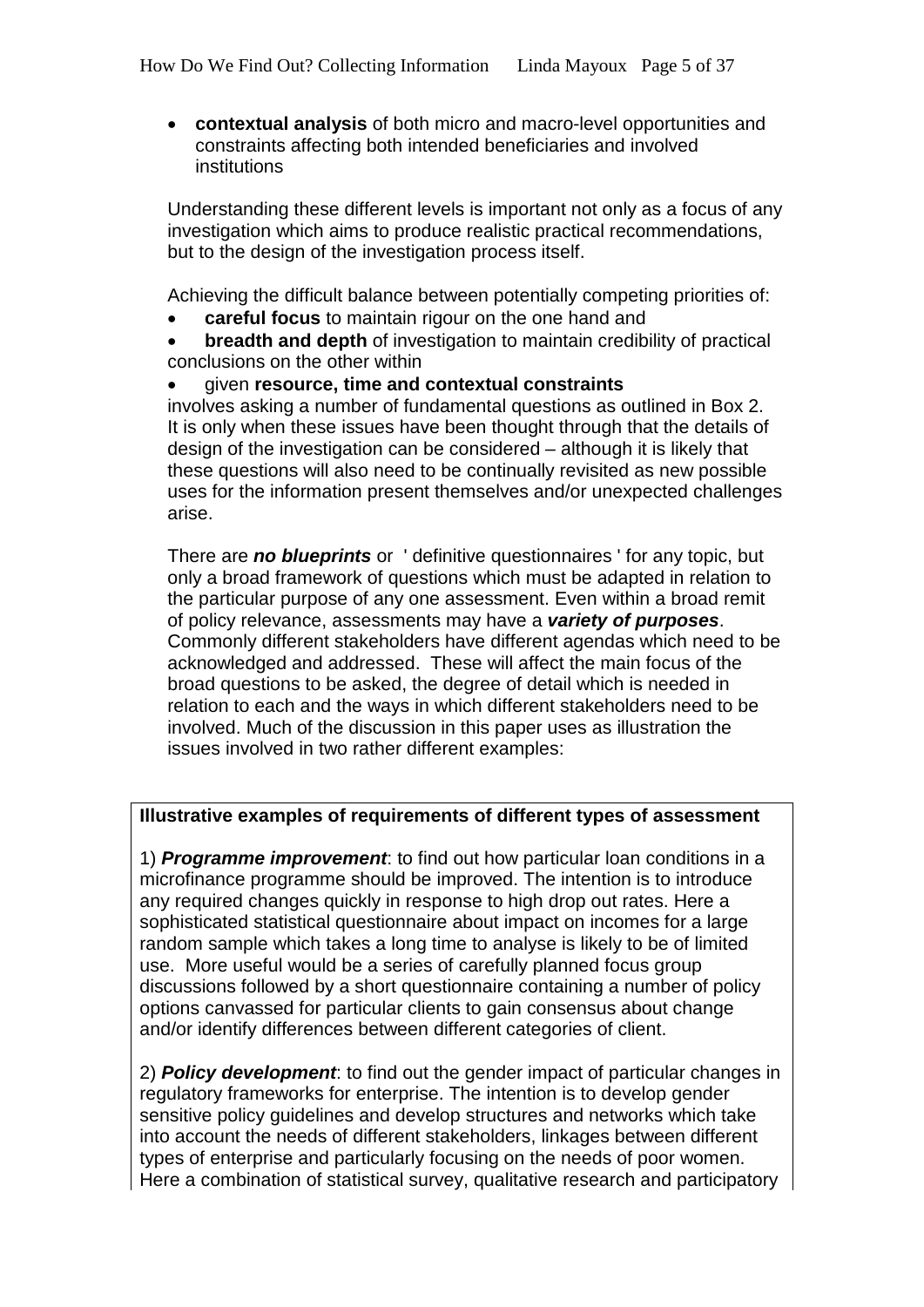methods will be needed in order to get beyond simplistic and anecdotal information. It will require in-depth analysis of complex informal and maybe illegal informal activities and intra-household relations. It will also require ongoing analysis of findings and participatory discussions with different stakeholders in order to investigate appropriate policy responses by different agencies.

#### See Appendix for more details.

Whatever its purpose, any one assessment cannot be seen as an independent self-contained event, but the mid stage of a learning process to which it can contribute. In order to do this it must:

- **build on what is already known**
- **consider how the findings are to be used and by whom**

Few assessments exist in a vacuum. They are generally a follow-up of previous studies of varying degrees of reliability. They also are able to draw on a wealth of unpublished ' grey material ' and/or undocumented knowledge about institutions, contexts and impacts. Much of this information can be rapidly collated through use of qualitative interviews and/ participatory methods/expert workshops. This enables more cost-effective targeting of any one assessment and better design of the investigation. In some cases the aims of the assessment are to establish a baseline for future impact monitoring, or indicators for integration into Management Information Systems.

The final end use of the findings and the disciplinary skills, time and likely degrees of interest of the intended end-users are particularly important. There is little point in spending scarce resources on a very detailed statistical investigation of a particular dimension of impact if the intended end-users are unlikely to be able to understand or have the time to read the findings. In this case carefully selected case studies together with participatory quantification of a few straightforward questions may be sufficient. This does not mean a sacrifice of credibility and rigour, but a much tighter focusing of the questions to be asked and careful attention to their presentation and analysis on the limitations on conclusions which can be drawn. Alternatively other stakeholders like local academics or higher level policy-makers must be identified who are capable of using the information and conveying it to practitioners. On the other hand if the assessment is intended to be a critical contribution to both academic and policy debate, then statistical rigour and the rigour of qualitative investigation will be very important. Again there must be careful attention to presentation of both complex statistical argument and qualitative and participatory information. In most cases, a compromise between these two extremes is likely to be needed which will both:

- yield certain sorts of information easily and quickly and
- require other information in more depth and with greater rigour but with a less tight time schedule.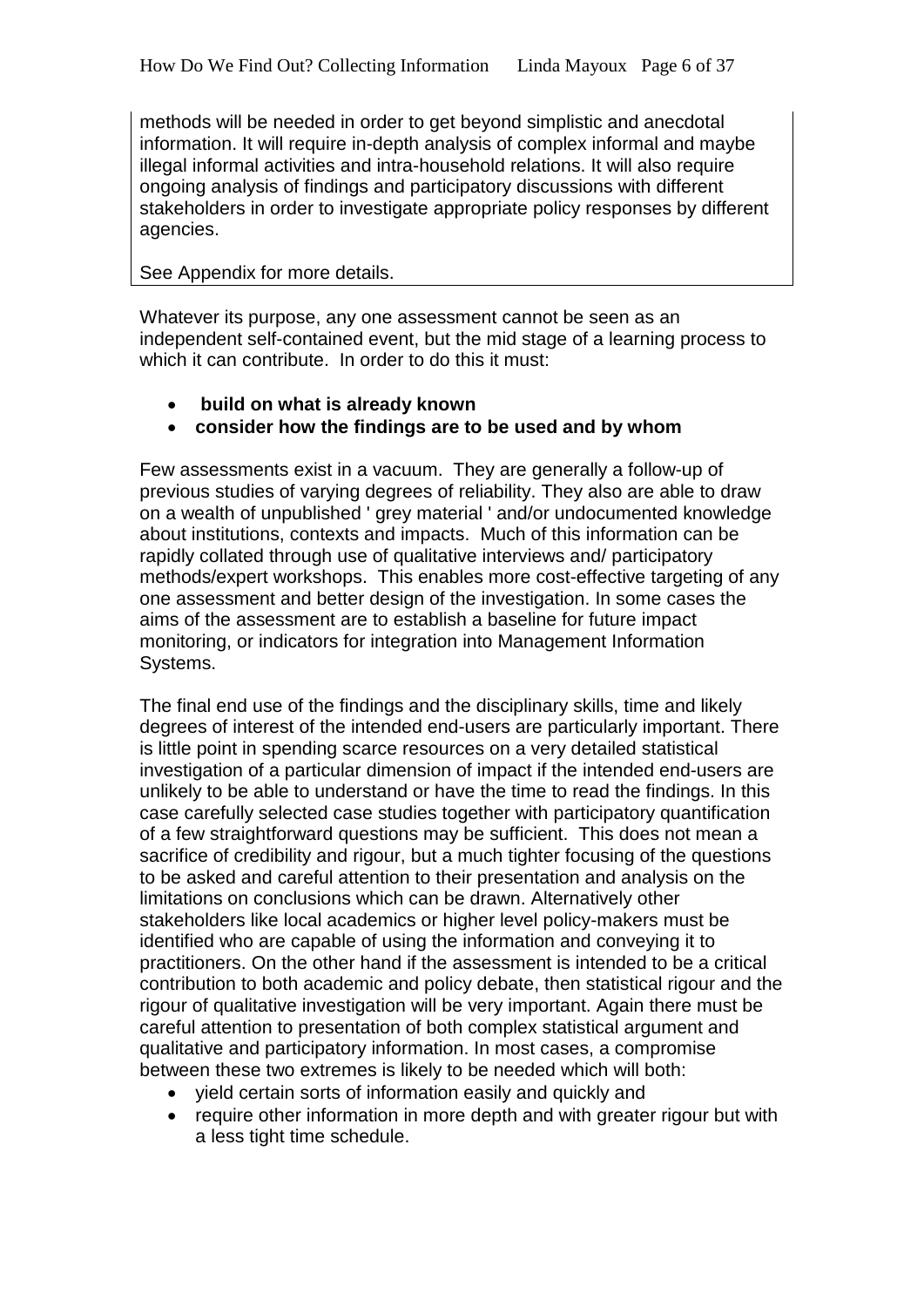The *institutional context* is important not only for the reliability of findings and recommendations, but again for the design of the investigation. Where programmes are operating well and have reliable information systems it may be possible to rapidly collect reliable and detailed information building on existing information. For most purposes it is also likely that programme staff can play a significant role in collecting further information. This improved staff understanding will then improve programme implementation. Where on the other hand investigation involves programmes which are functioning badly, policy areas and regulation which are widely resented and evaded and/or where corruption is rife collecting information will need to be done by independent researchers. Contexts like emergencies and countries with political instability and oppression are also likely to present problems.

The ways in which an appropriate balance can be found will depend partly on the *socio-economic and institutional context*. Understanding of context is not only essential for the reliability of findings and recommendations, but also design of the investigation itself. Some questions are easier to investigate in some contexts than others. Which questions are likely to be sensitive and which can be rapidly and reliably assessed cannot necessarily be foreseen. Assessing levels of income may be very sensitive where there are high levels of culturally unacceptable or illegal activities like prostitution or cross-border smuggling. Asking questions about intra-household decision-making on the other hand may be less sensitive than often assumed provided questionnaires are based on prior qualitative or participatory research to identify contextrelevant questions and how they should be asked.

## **Examples of unexpected problems**

In South Africa Small Enterprise Foundation found that questions about asset values were extremely sensitive as people were unwilling to disclose secondhand values of property. This made any quantification of impact on incomes extremely problematic (personal communication from Anton Simanowitz).

In Cameroon attempts to get participatory indicators for women's poverty and assess income levels proved extremely problematic. Firstly women asserted that they were all poor and were very reluctant to give any relative ranking. The main criteria referred to were marital status and age with junior wives in polygamous marriages, widows and elderly women being generally agreed to be the poorest. Secondly women frequently worked many different plots of varying distances and productivity under a range of tenure agreements under customary arrangements and with landlords and often did not know the area of each plot. Produce was sold or consumed as circumstances required and no records were kept. Most women traders and entrepreneurs were also farmers. On the other hand attempts to develop participatory indicators for empowerment proved far easier focusing on women's control over their own income and data on this was far easier to collect (Mayoux 2001).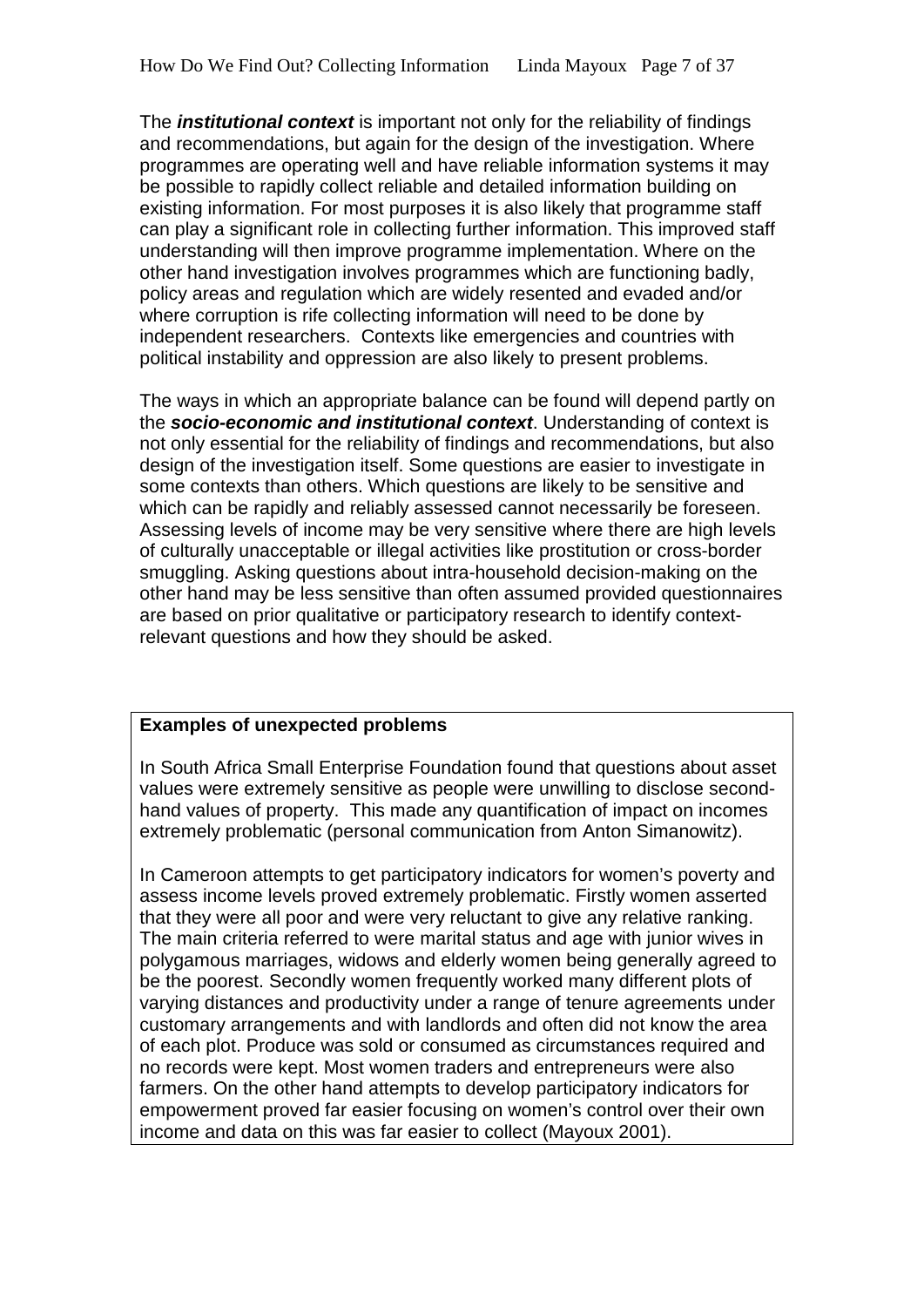More detailed discussion of issues involved in *selecting indicators* and *samples* is given elsewhere on the website. Indicator trees can be used to identify priority areas of investigation and sections of a questionnaire and indicate interrelationships between them (Insert link to paper on indicators). Stakeholder analysis should be used to identify samples for both quantitative and qualitative investigation, stakeholders to participate or be represented in participatory exercises and workshops and end-users of the information. Stakeholder analysis should clarify ways in which the investigation can be made relevant to the various stakeholders, including the poorest and most disadvantaged. It should also clarify the ways in which methodologies and questions might need to be modified for different groups e.g. for women and men or different ethnic groups, and also the ways in which dissemination might need to take into account their different levels of access to particular media, different skills and understandings (Insert links to paper on stakeholder analysis and paper on sampling).

The *interpersonal dimension* of the investigation are likely to be critical to the investigation process: who is to be involved at different stages and how they are likely to relate to different stakeholders. Even the best and most sophisticated questionnaire and sample design will not give reliable or useful information unless the investigation is done well and carefully by sincere investigators who have good interpersonal skills. It is not necessarily the case that information is best collected by external researchers, in some cases it may be done better by programme staff, grassroots groups or even illiterate women themselves given appropriate support. Each assessment must examine the various types of information needed and the most appropriate type of investigator on its own merit. In some cases sensitivity of context or topic may necessitate particular recruitment requirements eg gender and/or ethnic background, particular linguistic skills and/or educational/disciplinary background. In other cases it may be appropriate to maintain an equal opportunities policy for recruitment of investigators as a moral issue in itself and/or in order to challenge particular gender, ethnic or other stereotypes. In some contexts local village researchers or grassroots group leaders may be better able to get reliable information than educated outsiders from urban areas who do not speak the local dialect and/or are perceived as unsympathetic to local customs. In other contexts local researchers and leaders may be perceived as too partial or not to be trusted and outsiders may be able to get more reliable information, partly because of their novelty value and higher levels of confidentiality. These are issues which must be at least considered in the interpretation of the information collected, even if for various reasons they cannot be foreseen or addressed in investigator recruitment.

Finally there are a number of *cross-cutting ethical issues* which must be considered at all stages of the investigation. This is not only a moral issue but also has implications for the reliability of data collected. Certain types of information, for example particular sources of income, intra- household relations or levels of corruption within communities or programmes may be very sensitive. At the same time in some contexts widespread occurrence of black-market activities, secret saving and/or bribery make any estimate of income which ignores these activities will be very unreliable. Investigation of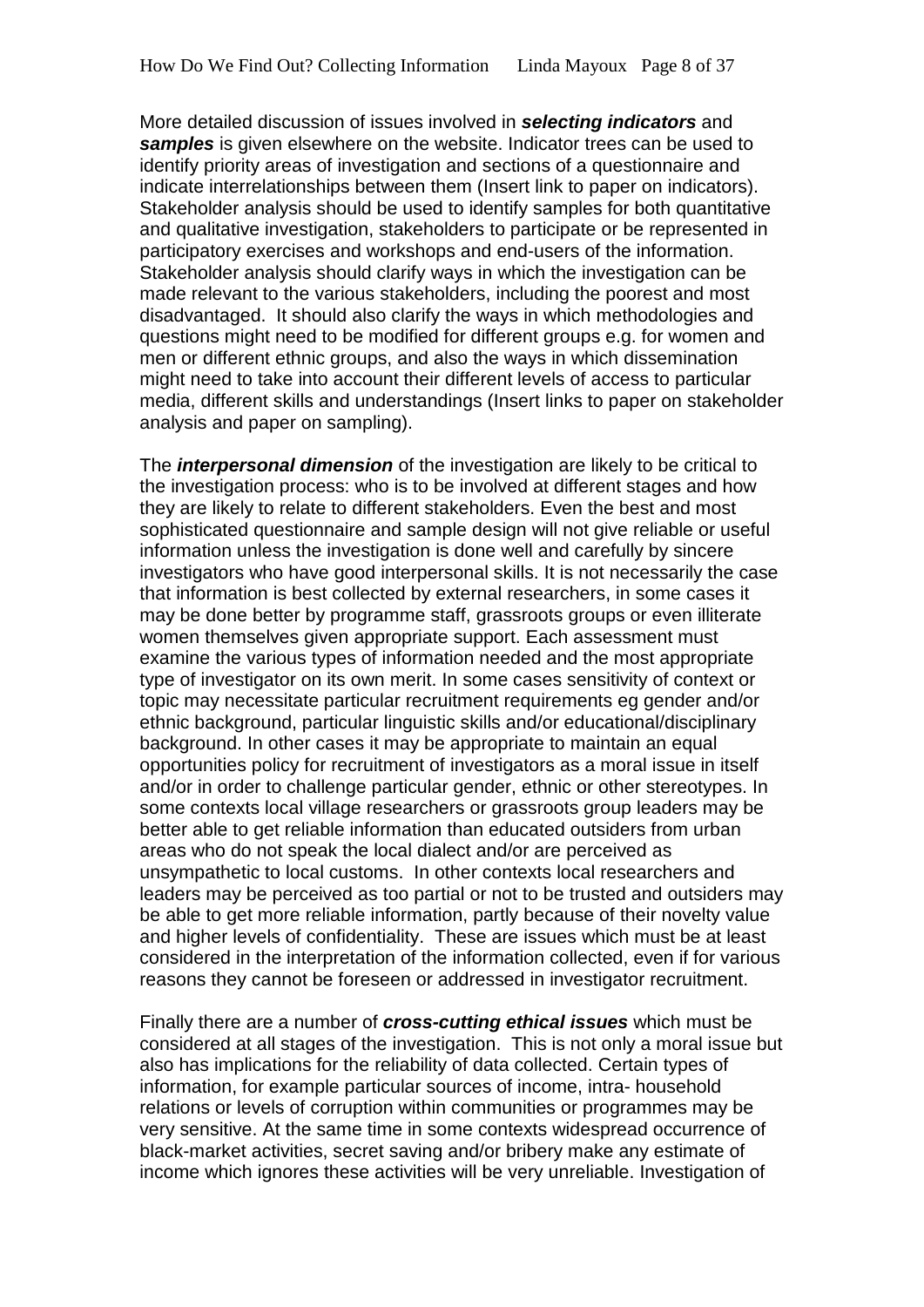levels of intra-household conflict and violence may be essential to understanding women's strategies and high incidence of female and child poverty. In many contexts these are important factors in explaining issues like women's savings and loan use, enterprise behaviour and patterns of income earning. These issues are discussed in more detail in some of the Case Studies on this site (Insert links to Self-Help Development Foundation Case Study). Where it is necessary to collect such sensitive information it is crucial that the confidentiality of information from particularly vulnerable respondents is observed in order to protect them from repercussions within households, from other community members and/or programme staff or other administrative authorities.

# **BOX 1: COLLECTING INFORMATION: FUNDAMENTAL QUESTIONS**

# **FUNDAMENTAL QUESTIONS**

- **What is the purpose of the assessment?** How does it fit into ongoing learning processes within programmes and institutions? Whose agendas are involved? What does this imply for stakeholder representation at different stages of the investigation?
- **How is the information to be used and by whom?** What does it imply for the speed and timing of dissemination of findings? For priorities of the investigation? For sensitivity of particular findings? For the ways in which the findings are to be presented?
- **Are there any particular contextual opportunities and constraints?**  Are there any social, economic or political factors which might make any parts of the investigation particularly fruitful or particularly sensitive? Is the organizational and institutional context conducive to the investigation or likely to be problematic?

# **LEVELS OF INVESTIGATION**

- **Intended beneficiaries**: including observed impacts, attitudes and aspirations
- **Institutional analysis**: including intended aims of the intervention, institutions involved, implementation processes, opportunities and constraints of institutional cultures
- **Contextual analysis: including** opportunities and constraints of macroeconomic and political context, ethnic, class and gender relations, local market and environmental conditions

# **DESIGN OF THE INVESTIGATION**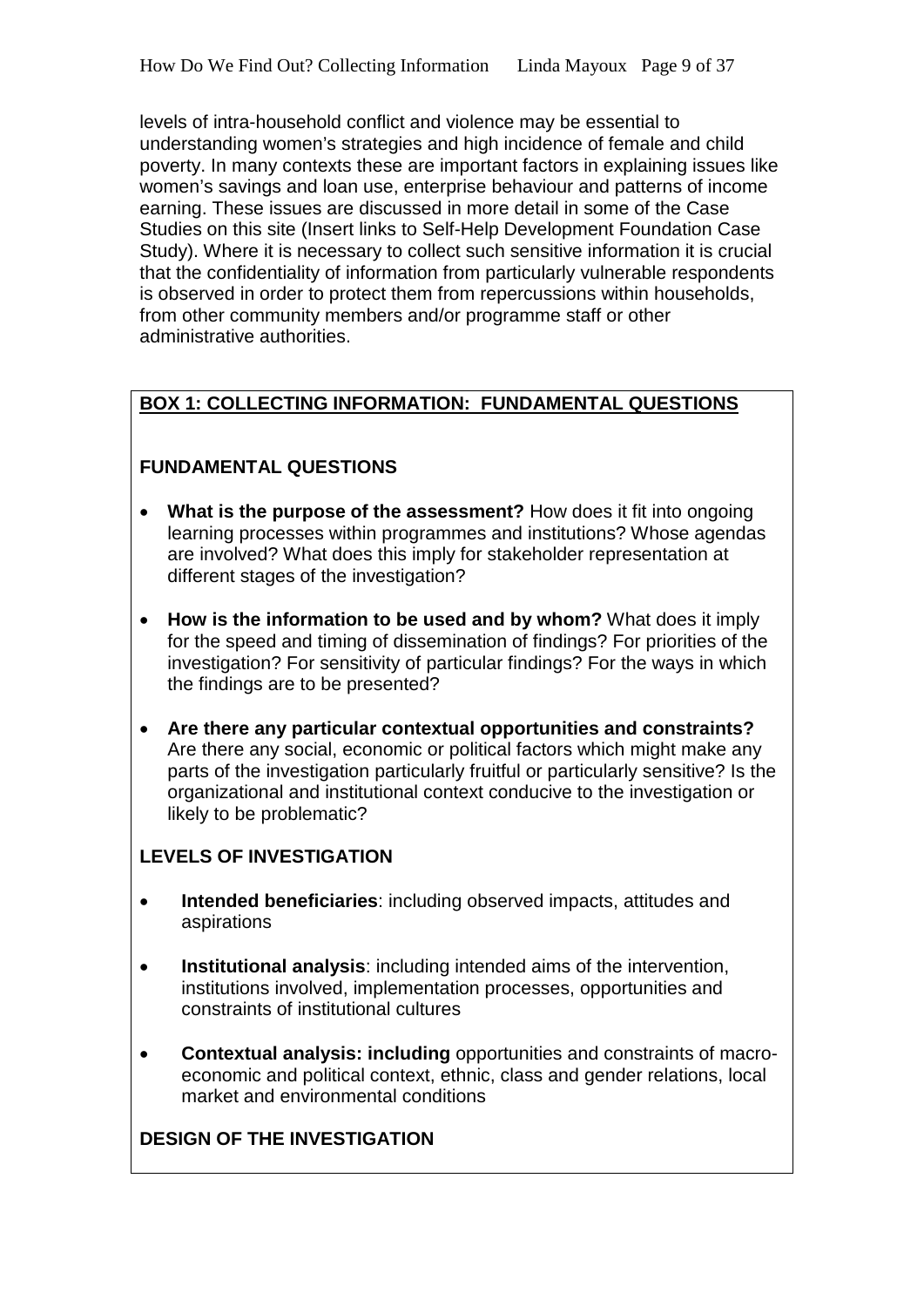- **What do we want to know?** What does this imply for the main focus of the investigation? What does this imply for selection of indicators? The level of detail required on different issues?
- **Whom do we ask?** What is this imply for the types of questions which can be asked? The timing of the investigation?
- **What methods are to be used?** What are the potential advantages and disadvantages of each? How are they to be overcome through integrating methods, crosschecking and triangulation?
- **Who is to be involved in the investigation?** Which parts of the investigation are best conducted by external researchers, programme staff, grassroots groups? Are there any special requirements for particular questions or respondents in terms of gender, ethnic background, educational/ discipline/skill background, language proficiency and so on?

## **CROSS-CUTTING ETHICAL QUESTIONS**

- Is the collection of sensitive material absolutely necessary? How is it to be used?
- How are vulnerable respondents to be protected?
- How are positive findings to be used?
- How are negative findings to be dealt with?

#### **1.4 Integrated assessment: building on complementarities between methods**

Many impact assessments have mainly used simple survey questionnaires with relatively small samples of people. Others have used a limited number of PLA techniques and focus group discussions. Yet others have used informal interviews with a small number of respondents. All of these approaches based on a single methodology have yielded information of limited value in terms of its reliability, its representativeness and/or its usefulness for programme improvement.

Integrated assessment by contrast seeks to combine different methods at different stages of the investigation in order to build on their complementarities and address their weaknesses. A summary of the different methods, their requirements, advantages and pitfalls based on discussion elsewhere on the site is given in Box 2 (Insert links to papers on quantification, qualitative methods and participatory methods). Integrating methods is not just a question of using different methods at different stages of an investigation, although this is useful. Methods can also be integrated at each stage, for example: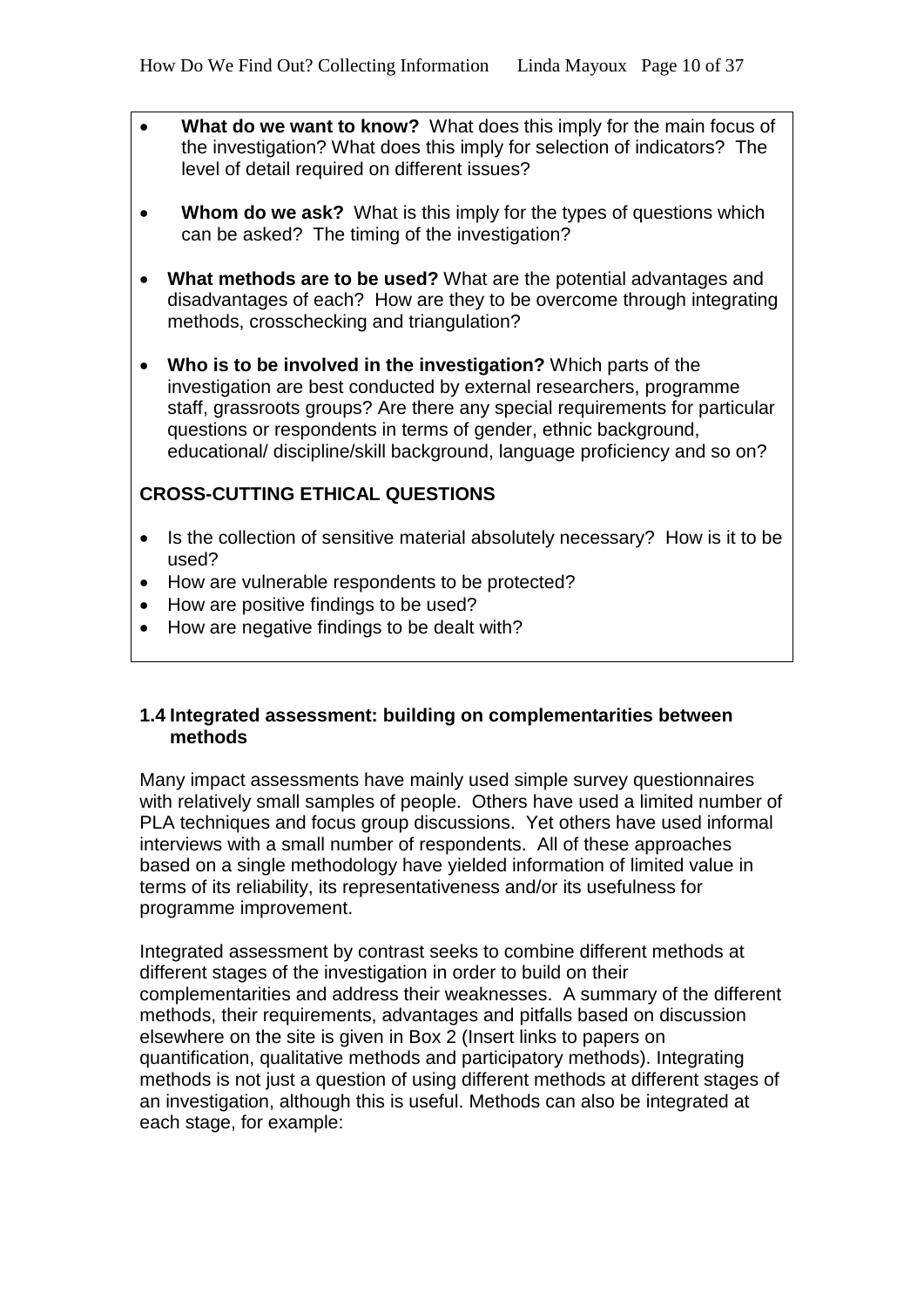- Qualitative unstructured interviews on attitudes or more sensitive issues may be added on to a structured questionnaire either as followup to particular questions or as a separate section.
- Questions on attitudes and perceptions indicated through qualitative methods can be added to surveys and questionnaires for quantification.
- Short quantitative surveys are useful as an introduction to qualitative interviews and criteria for deciding which respondents should be investigated in most detail can be specified in advance or developed as the investigation progresses. People are often used to surveys. In some contexts this may be a less public way of beginning an investigation of sensitive issues than participatory methods. They may also be a good way of introducing more qualitative interviewing and/or ensuring that certain quantitative information on respondent background and certain key indicators exists for analysis of qualitative information.
- Focus group discussions may be used to bring people together and then individuals surveyed or interviewed privately in a separate room while others attend the focus group. This is often a time-effective way of integrating methods where populations are very dispersed.
- Observation techniques including photography and video can be used throughout all types of investigation to give an idea of the reliability of information obtained, possible other important areas of investigation and possible limitations to the generalisability of information from particular respondents.

These various ways of integrating methodologies at different stages of the investigation are discussed in more detail below.

|                              | <b>BOX 2: COLLECTING INFORMATION: INTEGRATING METHODS</b>                                                       |                                                                                              |                                                                                                                                            |  |  |  |
|------------------------------|-----------------------------------------------------------------------------------------------------------------|----------------------------------------------------------------------------------------------|--------------------------------------------------------------------------------------------------------------------------------------------|--|--|--|
|                              | <b>Statistical</b><br>methods                                                                                   | Qualitative<br>methods                                                                       | <b>Participatory</b><br>methods                                                                                                            |  |  |  |
| <b>Types of</b><br>questions | $\bullet$ What is<br>happening?<br>• Who is it<br>happening to?<br>• Why do people<br>think it is<br>happening? | $\bullet$ What is<br>happening?<br>• Who is it<br>happening to?<br>• Why is it<br>happening? | What is<br>$\bullet$<br>happening?<br>• Who is it<br>happening to?<br>$\bullet$ Why is it<br>happening?<br>• What can be<br>done about it? |  |  |  |
| <b>Techniques</b><br>used    | • Structured<br>questionnaires                                                                                  | • Semi-<br>structured and<br>informal<br><b>Interviews</b>                                   | $\bullet$ PLA<br>diagramming<br>tools                                                                                                      |  |  |  |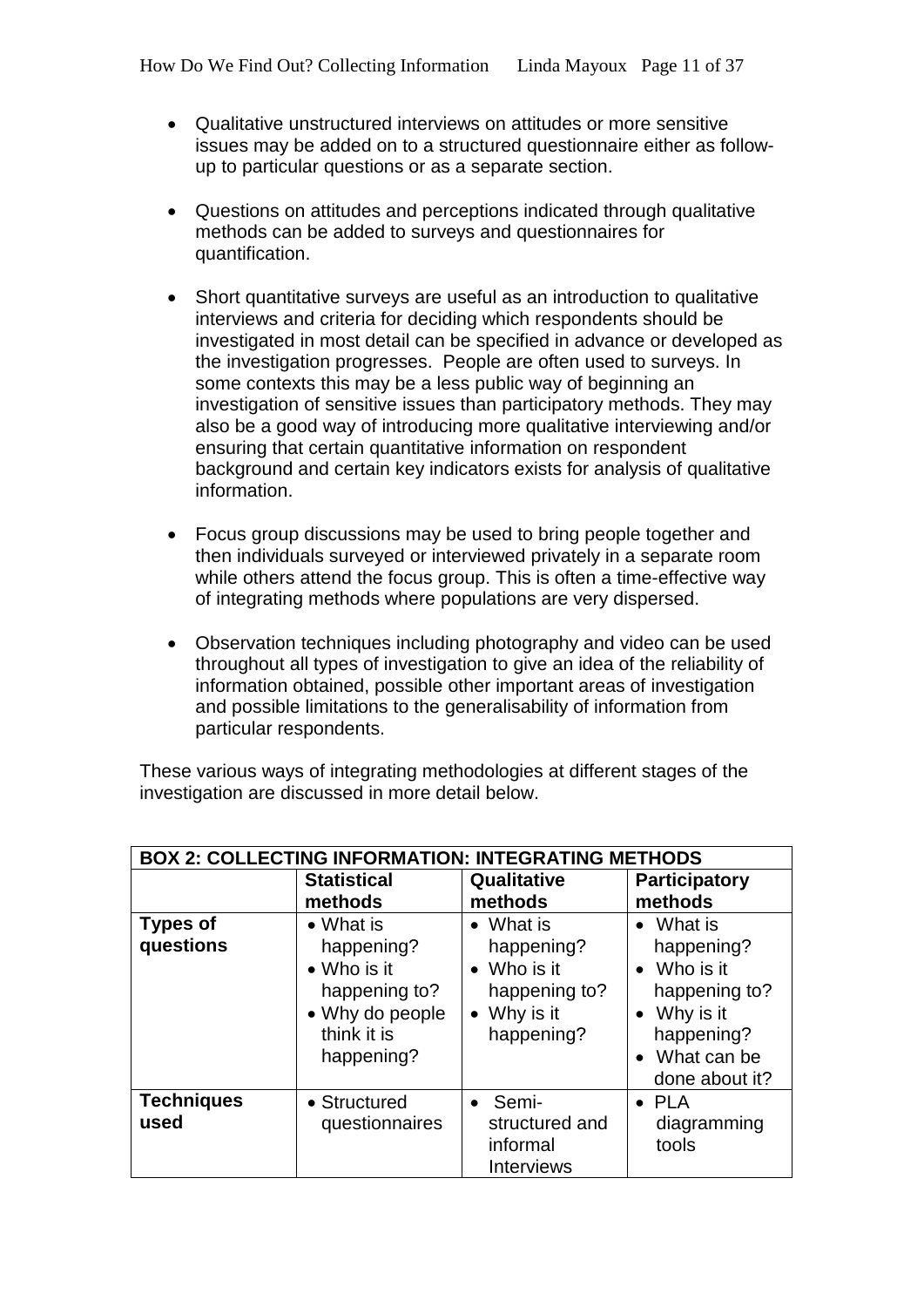|                                      |                                                                              | Case studies<br>Observation,<br>photography<br>and video |                                                                                       |
|--------------------------------------|------------------------------------------------------------------------------|----------------------------------------------------------|---------------------------------------------------------------------------------------|
| <b>Scope of</b><br><b>indicators</b> | • Narrow range<br>of indicators<br>which can be<br>measured or<br>enumerated | • Broad range of<br>complex<br>indicators                | • Broad range of<br>measurable<br>and complex<br>locally-<br>identified<br>indicators |
| <b>Sampling</b><br>methods           | • Large random<br>samples                                                    | $\bullet$ Small<br>purposive<br>sample                   | • Combination of<br>small and large<br>purposive<br>samples                           |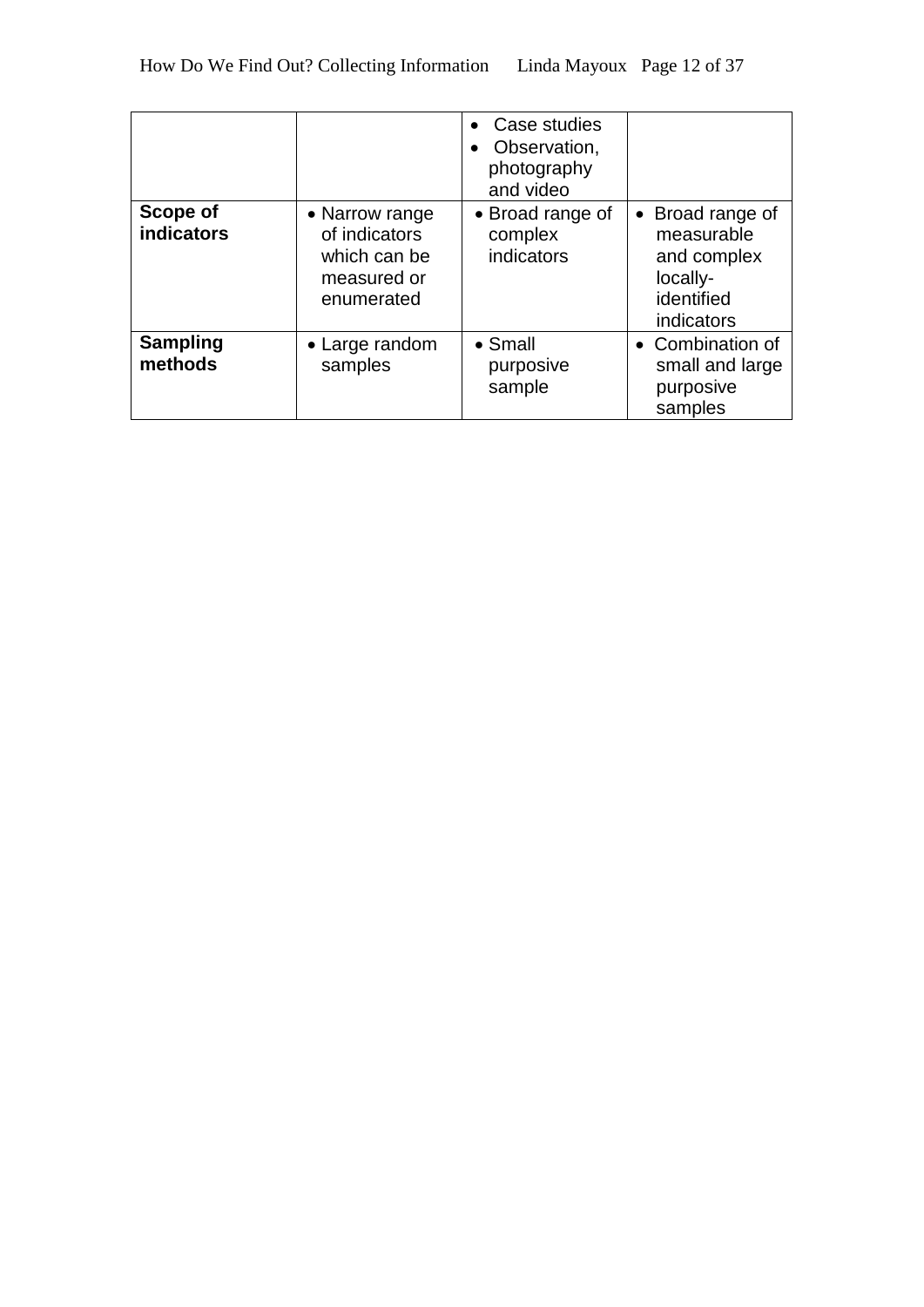| Main method of<br>analysis and<br>dissemination           | • Statistical<br>analysis with<br>tables and<br>charts<br>• Report/s for<br>selected policy-<br>makers at<br>specific stages<br>of the<br>investigation                                                                                           | • Qualitative<br>information,<br>generally in<br>textual form but<br>sometimes as<br>diagrams<br>• Report/s for<br>selected policy-<br>makers at<br>specific stages<br>of the<br>investigation                                                                                                                             | • Diagrams with<br>textual<br>information<br>• Participatory<br>workshops<br>which give<br>immediate<br>information to<br>participants at<br>all levels<br>• Participatory<br>dissemination<br>and policy<br>workshops for<br>selected<br>stakeholders<br>both grassroots<br>and policy<br>makers |
|-----------------------------------------------------------|---------------------------------------------------------------------------------------------------------------------------------------------------------------------------------------------------------------------------------------------------|----------------------------------------------------------------------------------------------------------------------------------------------------------------------------------------------------------------------------------------------------------------------------------------------------------------------------|---------------------------------------------------------------------------------------------------------------------------------------------------------------------------------------------------------------------------------------------------------------------------------------------------|
| <b>Stages of</b><br>investigation<br>where most<br>useful | • To investigate<br>the<br>generalisability<br>of findings from<br>qualitative and<br><b>PLA</b> methods<br>• May be good<br>introduction for<br>use of other<br>methods and/or<br>identifying<br>samples to be<br>investigated in<br>more detail | • Exploratory<br>investigation of<br>context and<br>meanings<br>which will be<br>attributed to<br>particular<br>questions<br>$\bullet$ In-depth<br>investigation of<br>particularly<br>sensitive and<br>complex issues<br>• Follow-up on<br>correlations<br>identified by<br>quantitative<br>methods or<br>findings of PLA | • Establishing<br>rapport with<br>communities<br>and individuals<br>• Exploratory<br>investigation of<br>context and<br>meanings<br>which will be<br>attributed to<br>particular<br>questions<br>·Investigation of<br>possible policy<br>responses to<br>findings                                 |
| <b>Advantages</b>                                         | Potential<br>elimination of<br>sample bias                                                                                                                                                                                                        | • Can get good<br>understanding<br>of complex<br>issues<br>• Can get<br>information on<br>sensitive<br>issues                                                                                                                                                                                                              | Rapid collection<br>of data on broad<br>range of issues<br>Potential to<br>directly combine<br>investigation with<br>programme<br>improvement                                                                                                                                                     |
| <b>Potential pitfalls</b>                                 | •Narrowness of<br>analysis<br>•Potential                                                                                                                                                                                                          | • Potential for<br>bias in samples                                                                                                                                                                                                                                                                                         | Potential bias in<br>both responses<br>and samples                                                                                                                                                                                                                                                |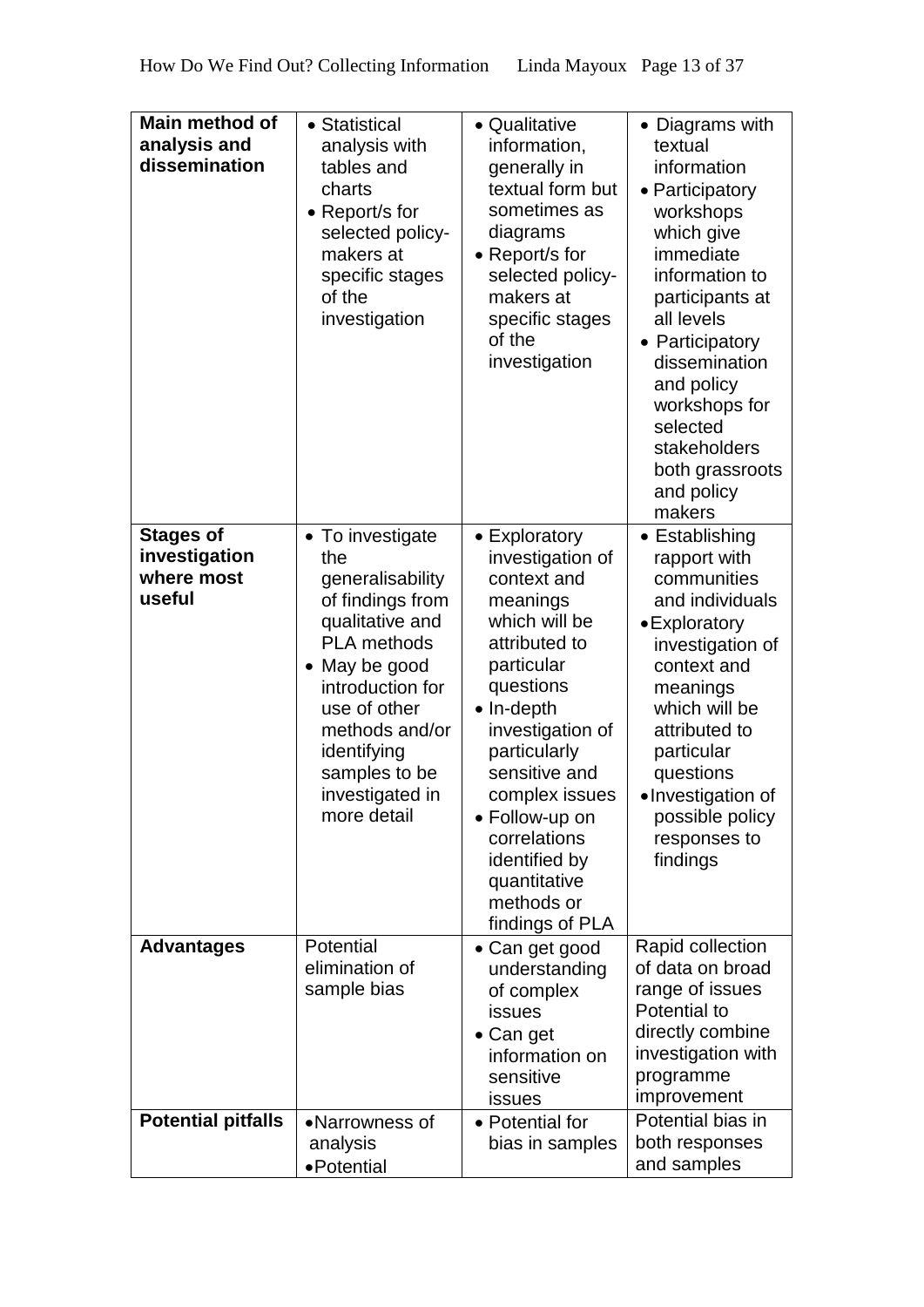| superficiality or<br>falsification of<br>responses to<br>long or difficult<br>questionnaires |  |
|----------------------------------------------------------------------------------------------|--|
|                                                                                              |  |

## **SECTION 2: DIFFERENT STAGES OF THE INVESTIGATION PROCESS: METHODS, PITFALLS AND WAYS FORWARD**

#### **2.1 Reviewing existing information**

Failure to build on existing information wastes the time and resources of funders. It is likely that those interviewed will also rapidly become tired of answering similar questions in different assessments unless the usefulness of doing so is clearly apparent to them.This will seriously affect the reliability of any information obtained.

Reviewing existing information includes looking at obvious sources like programme records and statistics. Even where previous impact assessments have not been conducted, reviewing existing information is essential for institutional analysis<sup>[1](#page-13-0)</sup> which is in turn necessary for explaining outcomes and identifying ways in which different institutions are to be involved in the assessment itself. There is also generally a wealth of contextual information from local research institutions, government offices, NGOs and other local organisations. These can reveal information on health, incidence of domestic disputes, political participation of women, ethnic minorities and so on. Participatory workshops and focus groups are also often useful for identifying a range of sources of information, identifying gaps and shortcomings and establishing rapport as discussed below.

#### **Examples of use of existing information**

*Microfinance programmes* often have comprehensive statistical information on background of clients, repayment patterns and activities for which loans were said to be taken. Although this last cannot necessarily be taken at face value because it is often unreliable, this information could be analysed in much more detail to identify ways in which services could be improved. For example seasonal differences in repayment patterns for clients from particular backgrounds can identify probable incidence of seasonality of certain dimensions of poverty. The statistics can often be analysed in much more detail to reveal gender differences in programme participation, loan taking and savings deposits, loan sizes and extent of repeat loans which can indicate some of the gender equity issues to be addressed and/or the different needs of women from different economic, ethnic or marital status. Similar analysis is

<span id="page-13-0"></span> $1$  For a very useful discussion of using existing information for institutional analysis see O'Laughlin 1998 for analysis of 'grey literature'; Roche 1998 for more general institutional analysis and analysing accounts Jones 1998. For a discussion of gender-sensitive institutional analysis see Goetz 1992, 1995.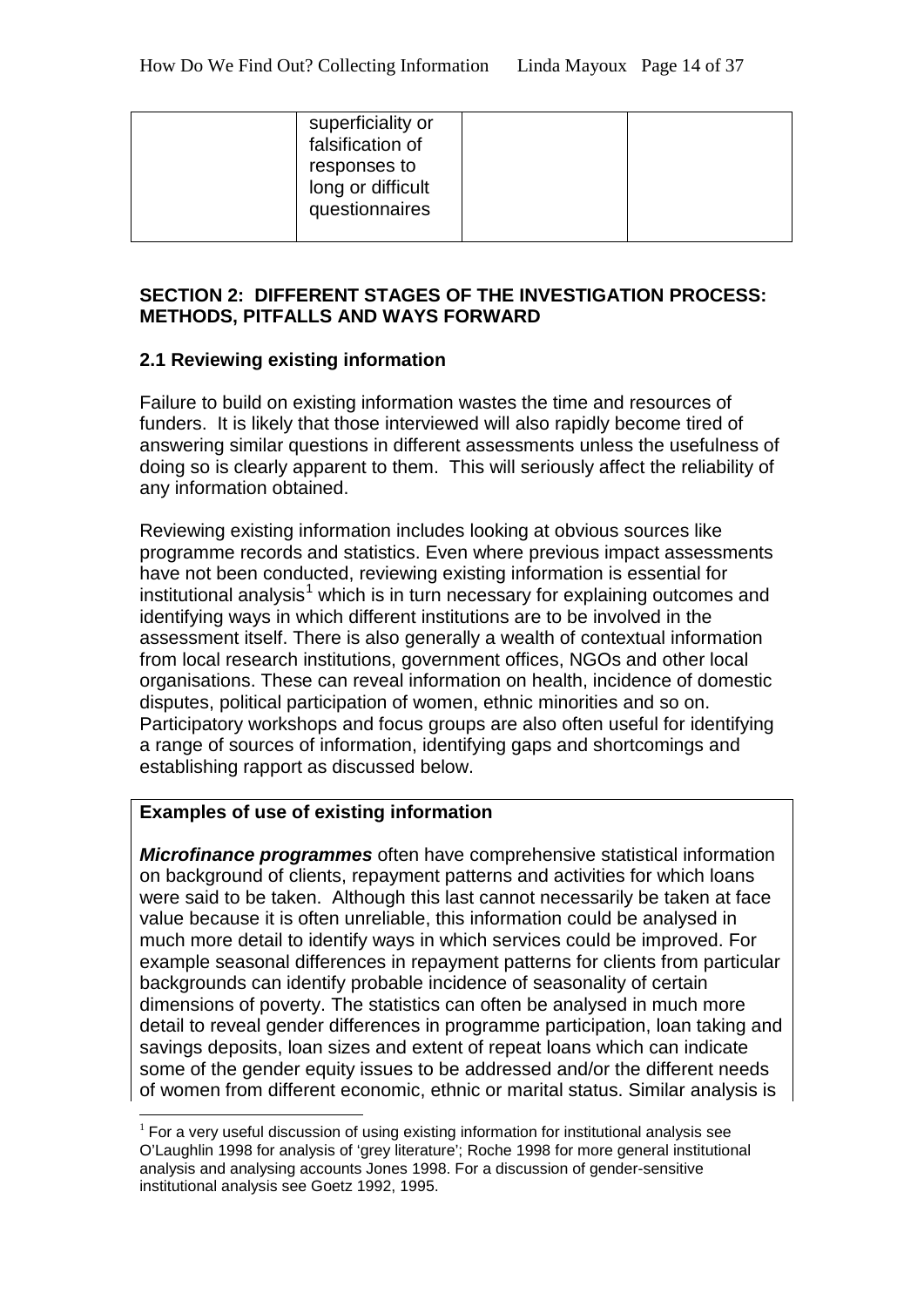usually possible for ethnic differences, rural/urban differences and so on. This analysis can be a good way of identifying particular priority questions, samples for surveys, client categories for whom different loan packages may be needed and preliminary indication of any seasonal dimensions or requirements of particular economic activities.

For *policy research* there are often a range of existing sources of information from research institutions, NGOs and government offices. Participatory workshops with different carefully selected stakeholder groups is also likely to be a very useful way of rapidly collecting preliminary information. Participants can be asked to bring along any existing information they have, or even do some preliminary documentation of their experience or investigation of existing knowledge of groups with which they work.

Once the range of existing information has been assessed, its reliability and coverage should be reviewed:

- whether or not the information can be used directly in the current assessment,
- whether or not it can be built on through using supplementary questions
- or whether it is too limited, unreliable or out of date to be used at all.

This includes for example examination of the frameworks used and whether or not they are adequate to answer questions involved in the current assessment, which types of respondents have been covered and whether or not any relevant groups or geographical locations have been excluded, whether or not the information is out of date.

Even where existing information cannot be used, it is useful to be able to explain why this is the case and the rationale for the current assessment to both respondents and collaborating institutions. Where it can be used it can greatly increase the cost effectiveness and reliability of an impact assessment through for example:

- providing baseline information on at least certain respondents who can be revisited,
- providing statistical information against which the likely generalisability of in-depth qualitative research can be at least roughly assessed or
- highlighting key questions to be asked and some of the pitfalls to be avoided in asking or phrasing questions.

# **2.2: Establishing and maintaining rapport**

Establishing and maintaining rapport both with communities and stakeholders for the investigation as a whole and also at the beginning of each individual interview or participatory exercise is crucial. Any investigation takes up the time of respondents and/or intrudes on their privacy. In some cases the investigation may be a welcome diversion in a dreary daily routine. Respondents may readily see the importance of the investigation and be grateful for an opportunity to voice their opinion. In many cases however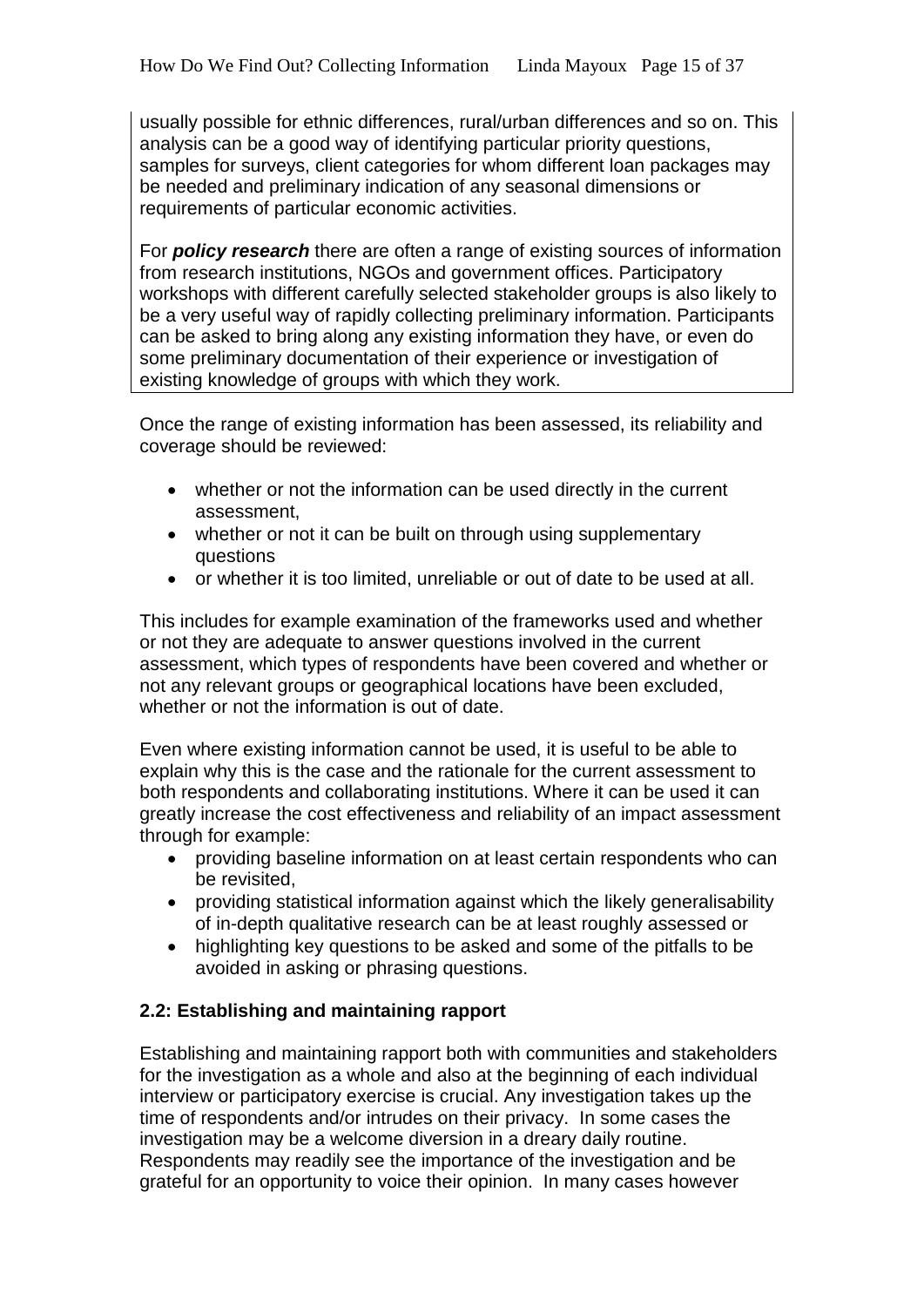respondents will be extremely busy and have little time to spare. Although they may see the point of certain questions and be eager to discuss particular issues, they may be less enthusiastic about other questions, particularly those which are collecting detailed information about their personal lives and which seem to have little benefit for them. Unless rapport is established the answers they give are unlikely to be reliable.

Establishing and maintaining rapport with different institutional interests is also critical to the outcomes of the assessment. Bad relations with powerful interests can jeopardise the whole assessment and/or prevent collaboration by vulnerable groups. Good relations are essential to ensuring realistic practical recommendations which have been broadly discussed to test their acceptability and possible limitations. Good relations are also essential if the recommendations made are to be broadly supported and implemented.

As noted above, familiarity with any other studies or research on similar issues is very useful introducing the assessment and explaining its significance. It is important to clarify the expectations which different stakeholders might have of the assessment itself and potential outcomes. In some cases the assessment may be linked directly to changes in programmes and policies, as in the microfinance example above. In others, as in the gender policy example above, the outcomes may be less direct or certain. Currently powerful stakeholders may even be disadvantaged relative to certain currently disadvantaged stakeholders.

Deciding how the linkages between the assessment and outcomes for participants should be explained is obviously tricky. Unless handled sensitively, respondents may falsify information depending on what they expect the outcomes to be. It is therefore crucial that if direct linkages between the assessment and outcomes is to be made, that the importance of obtaining accurate information is stressed and the commitment to balancing competing and potentially conflicting interests in the interests of those disadvantaged is emphasised and maintained. Where no direct outcome is likely, this should be made clear to respondents from the outset and their participation in the investigation must be encouraged through other means. Where very detailed information is needed on particular topics, the reasons for such detail must be explained to respondents and the interview made as much fun or as useful to them as possible. Where good relations are established it is likely that substantial amounts of useful and reliable information can be collected by grassroots groups and local people if they are appropriately supported.

#### **Examples of ways in which investigation can be made useful for respondents**

• detailed questions about income can be presented in ways which help people understand the relationship between their cash and income flows and the reasons for any problems.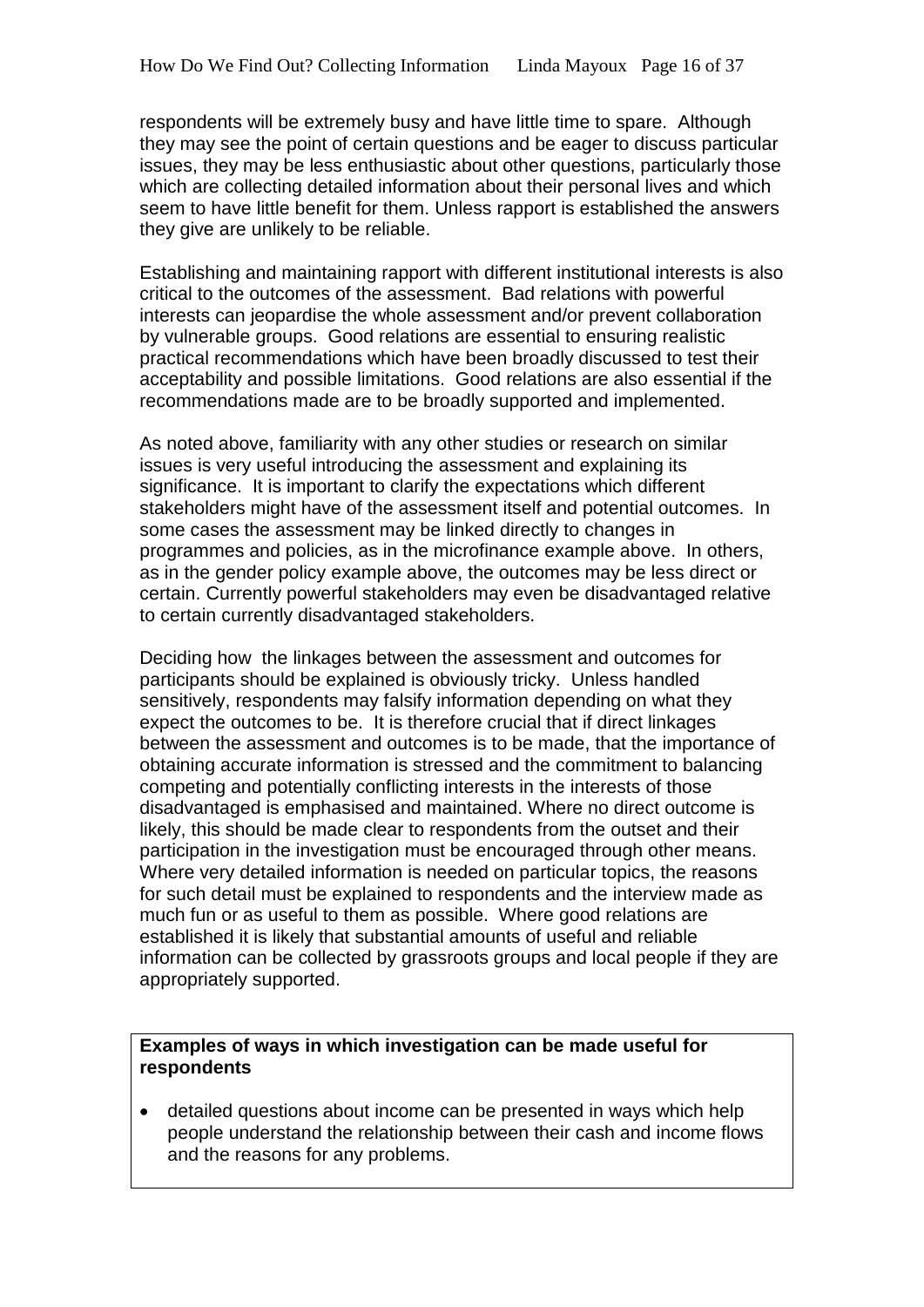• detailed questions about decision-making in the household and women's status can be conducted in ways which both encouraged women to think about gender inequality and ways which they can address them. Such questions addressed to men can also perform an awareness-raising function.

The best methods to be used for establishing rapport will depend on the context, the sensitivity of questions to be asked and particular stakeholders involved. In cases where the issues are relatively uncontroversial, where favourable institutional context exists and stakeholders are likely to be articulate then participatory methods may be the most cost-effective means of rapidly introducing the investigation to a large number of people and building support. Where the issues are much more sensitive and/or the institutional context is difficult and/or respondents unused to participating in public fora then participants observation, informal interviews or initial surveys containing uncontroversial questions may be the best means of introduction and ensuring participation of particularly disadvantaged people. It is likely that different methods for establishing rapport will be needed for different stakeholder groups and possibly for different stages of the investigation if the issues to be addressed become progressively more sensitive.

Whatever methods are used, establishing rapport requires good interpersonal skills on the part of the investigating agencies and also an understanding of context. It requires:

- treating all respondents and their needs with respect and appreciating their generosity in giving their time for the assessment
- sensitivity to the respondents' mood, body language and time constraints and to the different cultural norms that may shape these;
- making interviews and discussions fun through using humour and personal experience to lighten up long list of questions, bring up sensitive issues or to challenge a response
- respect for any fears or reservations which they may have about potential outcomes from the investigation.

These points apply to each individual interview or participatory exercise even where rapport has been established at the community level.

# **2.3: Asking the questions**

As noted above, there are *no blueprints* or ' definitive questionnaires ' for any topic, but only a broad framework of questions which must be adapted in relation to the purpose of an investigation, how the findings are to be used and by whom. As noted above indicator trees can be used to identify particular areas of question and the particular methods to be used for each. Stakeholder analysis can be used to identify whether different methods are likely to be needed for particular questions for different stakeholders. Examples of frameworks of questions for particular topics of investigation in different areas of enterprise development are given elsewhere in the web site.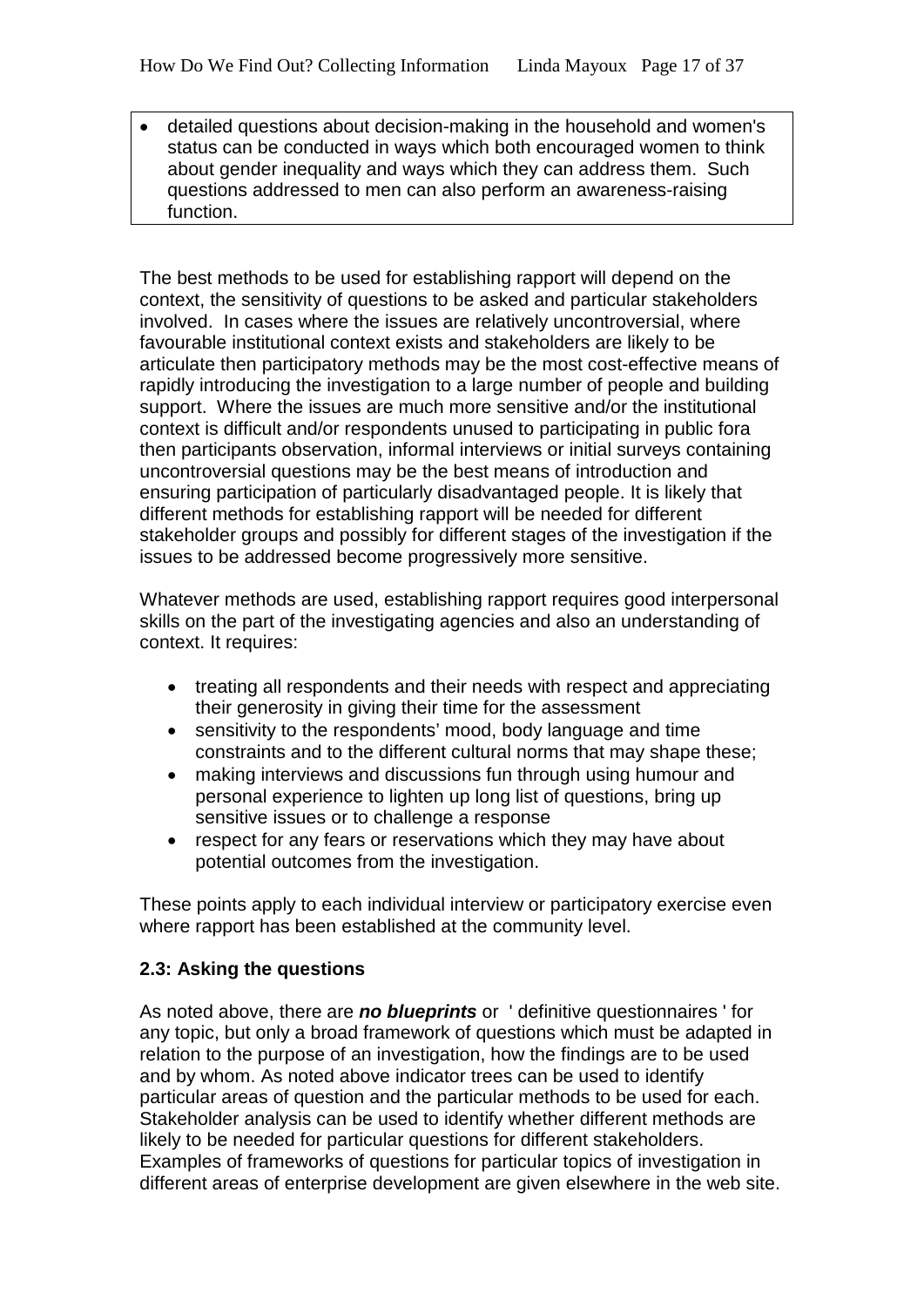Detailed questionnaires used in particular studies can also be found in some of the resources mentioned at the end of these papers<sup>[2](#page-17-0)</sup>. What follows here are some general practical considerations in using and integrating the different methods following our discussion above and the questions in Box 2 (See Box 3).

If the assessment is to yield useful policy recommendations then policyrelated questions based on institutional analysis need to be integrated into questionnaires, interviews and participatory exercises where possible. This includes not only analysis of reasons why particular impacts are occurring, but attitudes and aspirations of the different stakeholders involved and also their views on possibilities for change. Questionnaires, interviews and participatory workshops can also be used to identify ways in which ongoing structures for programme or grassroots level learning could be set up and maintained. This must however be done sensitively, bearing in mind institutional constraints and the probability that even with the best will in the world it will not be possible to fulfil all the demands made. The possibility that expectations of programme change may influence responses given must also be borne in mind. It is best therefore if policy-related questions are left to the end of a questionnaire and/or crosschecking questions are included. Alternatively, where the situation is very sensitive, policy-related questions could be canvassed for a carefully selected sample of key stakeholders after analysis of the key findings as a follow-on to this.

Throughout the process of asking questions, interpersonal issues are extremely important, not only for ethical reasons but also to increase the reliability of information<sup>[3](#page-17-1)</sup>. It is important that time and resource constraints of respondents also be taken into account in the design of questionnaires, interviews and discussions. This is as true of 'grassroots' research like diaries and so on as of more conventional investigation by outsiders. As noted above there are ways of making questionnaires useful for respondents and the timing and location of interviews and participatory workshops should be convenient for participants to ensure a relaxed and open atmosphere. It is important for the interviewer or facilitator to be self-critical of their own value judgements and avoid leading questions. They should also observe behaviour as well as recording verbal responses.

In the case of statistical surveys where many people are to be interviewed and data needs to be quantified for statistical analysis, sessions and questions should be kept to a minimum and as simple and short as possible. The degree of precision of quantification should be clear, but there should always be space for recording qualitative information where necessary.

<span id="page-17-0"></span> $2$  Detailed questionnaires for microfinance can be found in The SEEP Network 2000. Detailed frameworks used for gender and empowerment are given in the TSP paper on women's empowerment. Detailed frameworks of questions used in Fair Trade are given in the Case Studies of Oxfam Fair Trade and Just-X. Further outlines for constructing questionnaires are given in Nichols 1990 and Roche 1999.

<span id="page-17-1"></span>A stark example of the importance of interpersonal relations is given in the SHDF microfinance case study (Insert link forthcoming) where there was a very considerable discrepancy in answers to even straightforward questions like loan use depending on the relationship between interviewer and despondent. This is by no means an isolated finding.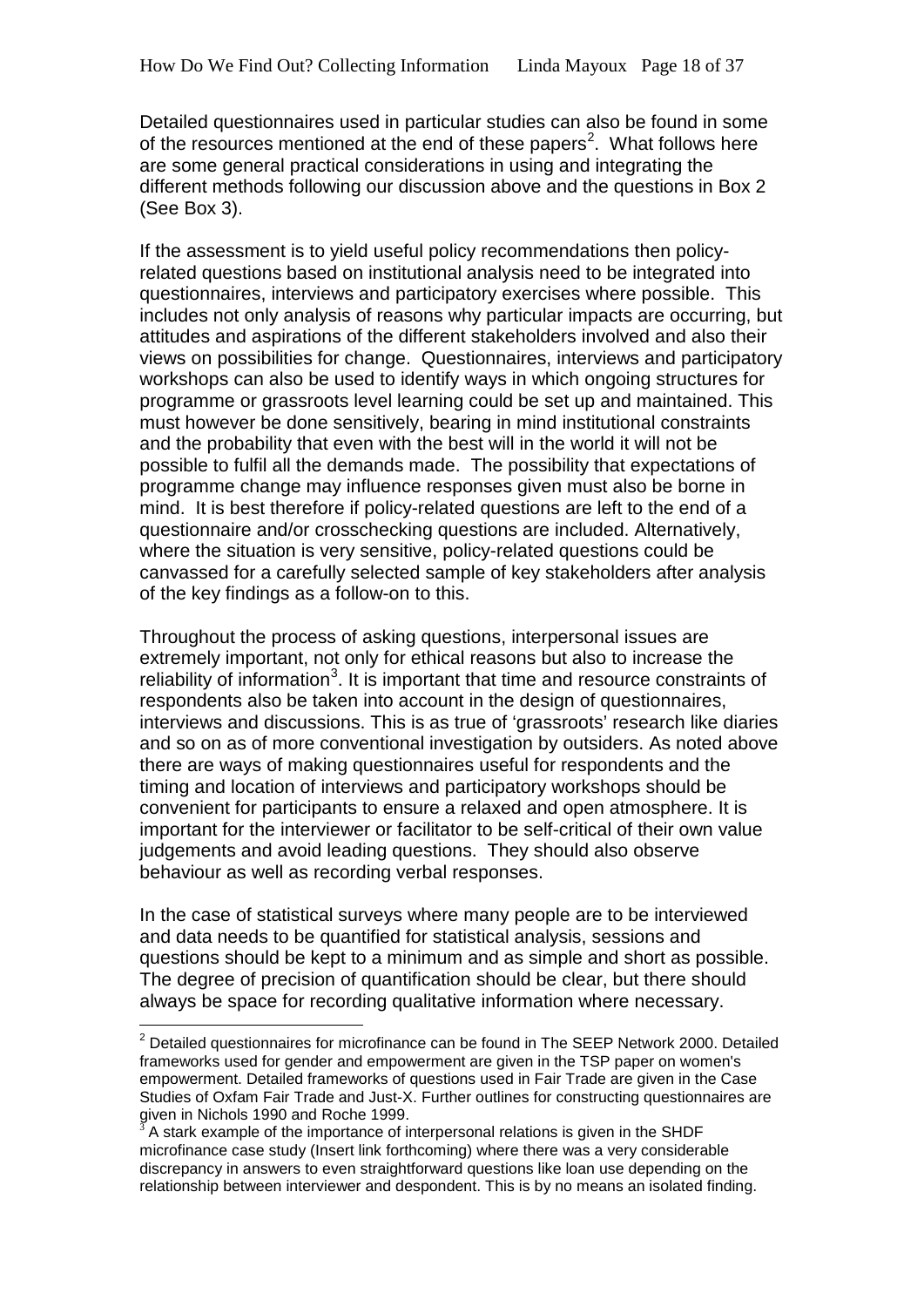Questions should be free of value judgements and not biased towards particular responses. Questions should ideally be asked in the same way from all respondents. Otherwise differences in responses may be due to differences in the ways in which questions asked rather than actual differences between respondents. This is a very tricky issue. Not all respondents will understand the same question or words in the same way and it may be differences in understanding rather than real differences which may cause different responses. A balance must therefore be drawn between standardisation on the one hand and flexibility to different potential respondent understandings on the other. Where either standardisation or flexibility in questions is not possible the possible implications must be borne in mind at the analysis stage.

Use of qualitative methods is very different. Informal interviews and case studies need to be flexible to the priorities and interests of respondents as well as those of interviewers. Although there must be a rough outline of the questions to be asked, these need not be asked in the same order for each respondent or focus on the same issues. Questions should be open-ended in order to invite detailed responses. Again attention needs to be paid to the ways in which the data are to be analysed. Particularly in short investigations, it is often possible to visualise the way in which an interview or case study will be used or written up and this helps quide the line of inquiry. Direct observation needs to balance specificity and reliability of evidence observed with openness and flexibility to the unexpected.

Detailed guidelines for participatory workshops are given elsewhere in this web site and in numerous manuals on the topic (Insert link to paper on participatory methods). It is possible to use participatory methods to get quantitative as well as qualitative information. It is important that participatory exercises have a clear focus and build on each other to maximise complementarities between different types of participatory tool. Otherwise there is a danger that the investigation becomes vague and/or mechanical. It is also important to ensure that all participants are able to contribute and that power relations and inequalities do not bias the outcomes. This can be done through:

- the ways in which particular techniques are used and the ways in which responses are probed
- careful selection of participants in each workshop and/or separating stakeholder groups within particular workshops

## **BOX 3 PRACTICAL CONSIDERATIONS IN INTERVIEW/WORKSHOP DESIGN AND PROCESS**

# **GENERAL QUESTIONS**

• **What do we want to know?** What does this imply for selection of indicators? For background information on each participant? For general contextual information? For information on organisational and institutional context?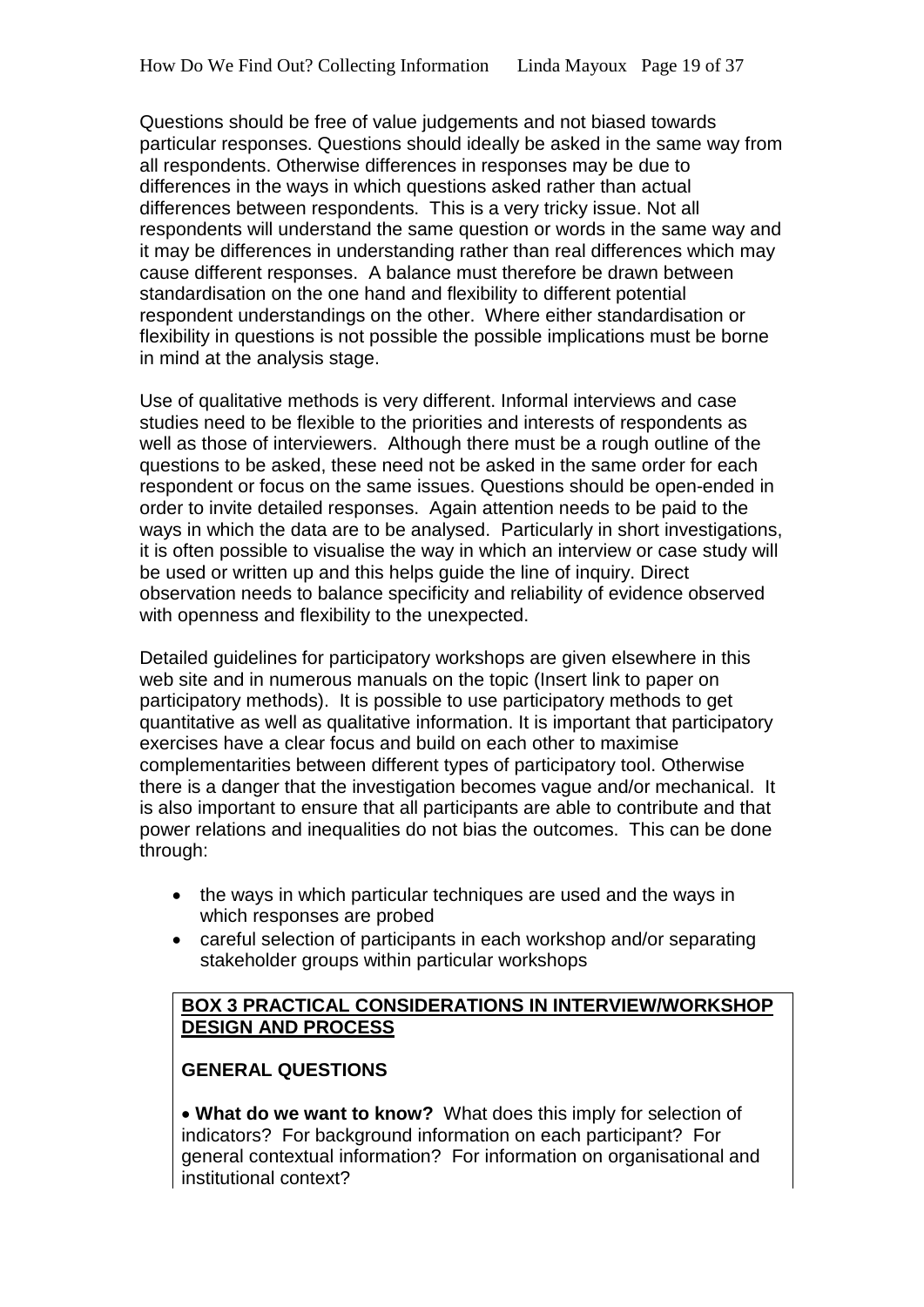• **Whom do we ask?** What does this imply for the types of questions which can be asked? The timing of the investigation? The types of methods to be used?

• **How is the information to be analysed and disseminated?** What does this imply for the levels of reliability required? For the use of quantification? For the use of illustrative case studies? For the design of participatory workshops?

• **What does this imply for methods to be used?** For indicators and background information to be quantified? For areas to be covered by qualitative informal interviews and observation? For issues to be covered in participatory exercise is?

#### **GENERAL POINTS APPLICABLE TO ALL METHODS**

• Where possible include questions and/or discussion of reasons why particular impacts are occurring and exploration of possible solutions • Make the interview as interesting and useful for respondents as possible

• Timing and location should be responsive to the needs of respondents and the possibility for open and frank discussion

- Avoid leading questions and value judgements
- Observe the behaviour of respondents and those about them

#### **GUIDELINES FOR STATISTICAL SURVEYS**

- Each session should be as short as possible without unduly compromising reliability and depth
- Each question should be distinct and not conflate different issues.
- The degree of precision of quantification required should be clear with separate space left for recording qualitative information.
- Questions should be as clear, short and specific as possible inviting a limited range of responses which can be quantified.
- Question should be value-free and not biased towards particular responses

• Words should be simple, direct and familiar to all respondents and should not be value-laden.

• Questions should be applicable to all respondents using the same language and asked in the same way. Where this is not possible implications must be borne in mind at the analysis stage.

#### **GUIDELINES FOR INFORMAL INTERVIEWS AND CASE STUDIES**

• Questions or topics should be tailored to different informants and stages of enquiry making use of findings from previous interviews

• Open-ended questions should be used to follow the line of the interview as it evolves with the respondent and probe more deeply

• Informants can be identified progressively to explore a range of different types of knowledge and perspectives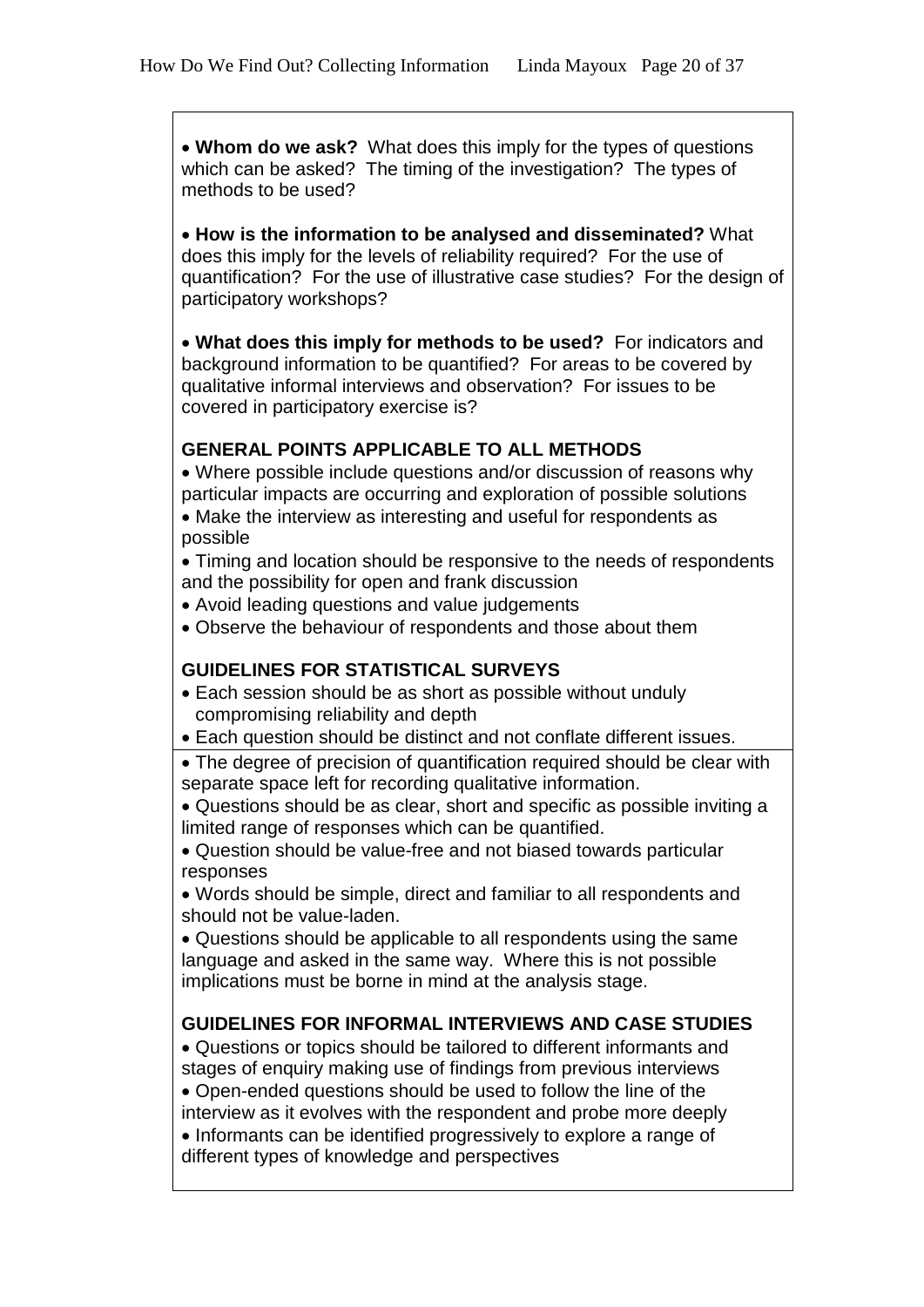#### **GUIDELINES FOR DIRECT OBSERVATION**

• The particular behaviour activities or issues to be observed need to be identified

• There need to be clear guidelines and explanations of how evidence is to be assessed and what types of behaviour are to taken as evidence

• There needs to be an assessment of the representativeness of the particular context observed

• There needs to be provision for the unexpected

#### **PARTICIPATORY EXERCISES AND WORKSHOPS**

- Each participatory exercise should have specified objectives
- Exercises should complement and build on rather than repeat each other

• Everyone should be encouraged and able to participate equally

# **2.4: Recording the information received**

The range of information which could be recorded is almost infinite. Very simple questions in surveys may not accurately reflect the complex reality of particular respondents and respondents may give long and complex answers. Much of this information will be relevant to interpreting the answer which is finally recorded on the piece of paper and to explaining patterns or abnormalities identified in statistical analysis. Similarly many contextual factors affect the responses given and are relevant to their interpretation. Unfortunately the relevance of many details may only become evident in the light of subsequent investigation with the same or different respondents. Which particular details are relevant cannot therefore always be predicted with any certainty, particularly at the beginning of an investigation. At the same time it is obviously not possible to put down everything. Recording information may disrupt the flow of communication, may seem threatening to those interviewed and/or may increase the time needed in analysis.

There is therefore difficult balance to be struck between comprehensive recording on the one hand and manageability of information on the other. This is always tricky and with hindsight decisions may not always have been correct. Nevertheless a number of general guidelines can be applied as indicated in Box 4. As far as possible the exact words of an interviewee should be recorded and separated from remarks and interpretation of the interviewer. Note taking should be as inobtrusive as possible. Particularly for the qualitative dimensions of an investigation and/or participatory workshops tape recording or videoing may be the least obtrusive method. It ensures that that all information is retained for crosschecking if need be and only the points which are judged to be most important that the time need be recorded during the interview or workshop. Photographs may be extremely useful even in surveys for corroborating certain evidence on e.g. general indicators of poverty like housing, health status and so on and for recording particular types of contextual information.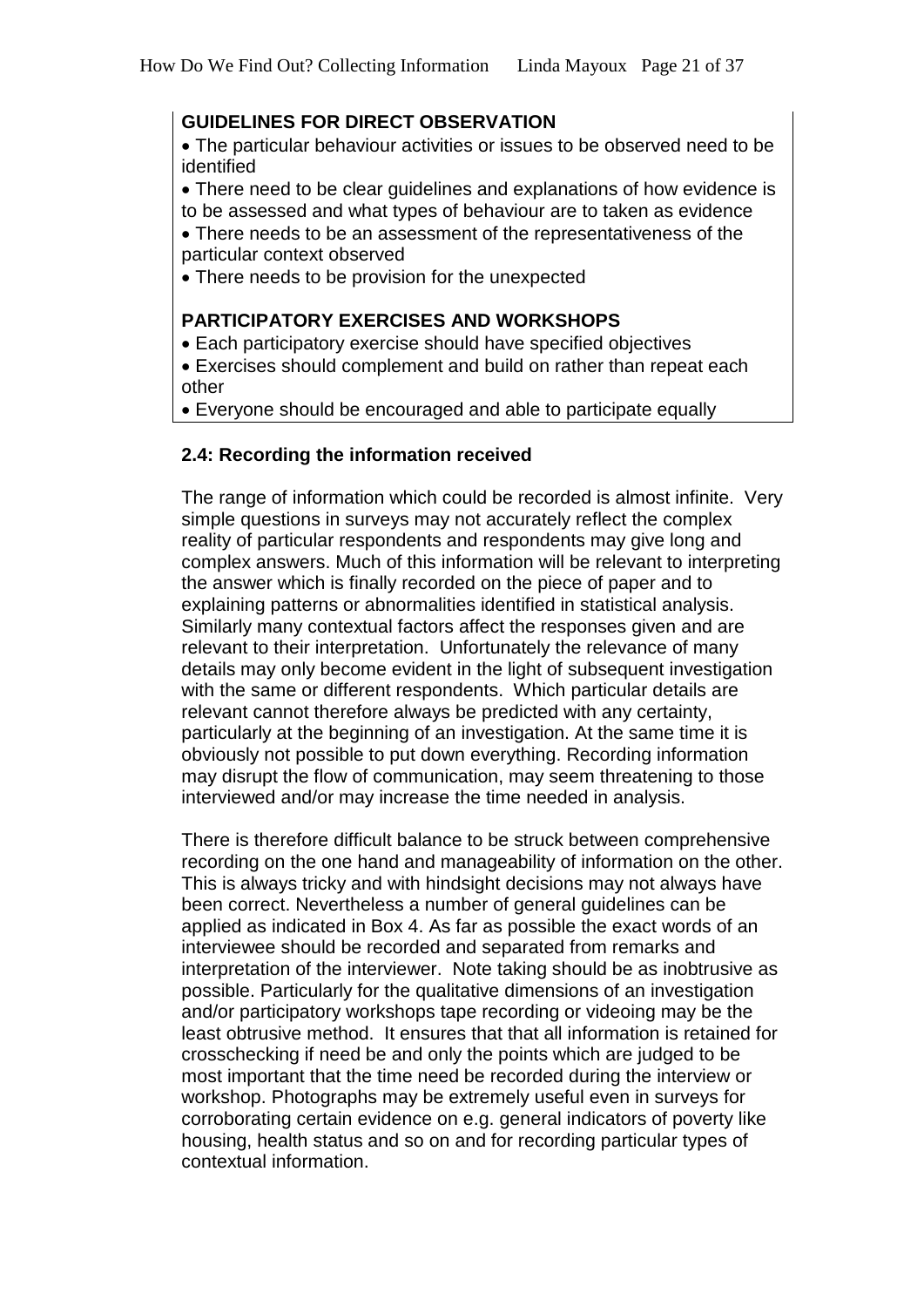Certain minimum details of the context of any particular interview or participatory exercise should be noted as this is likely to influence the reliability of the data obtained. Even in statistical surveys this may explain certain patterns or anomalies identified. For example a particular batch of respondents may give particular answers because they have been asked in a different location or different season from others. Individual respondents may give apparently contradictory or nonsensical answers because other particular individuals were present which meant they falsified their answers because of fear of repercussions.

In statistical surveys it is important to both standardise the ways in which responses are recorded and quantified and to note any qualitative information which may affect responses. It is crucial that there is consistency between interviewers as well as interviews. This is likely to require a pilot phase to identify any inconsistencies in the ways in which questions are asked and recorded. It is also important to record certain minimum information on the context of each interview. For example if questions concern sensitive issues like incomes, intra household relations or behaviour of programme staff, it may be relevant to give the list of people present when the questions were asked. Time of year or location may be relevant. In integrated impact assessment it is important to maximise the opportunities offered by the survey interaction to observe differences between respondents over a large sample and follow-up qualitative areas of investigation as they arise.

In qualitative investigation the balance between detail and manageability of information is particularly difficult. Qualitative methods are used to record complexities of situations and processes. It is particularly difficult to predict what is likely to be relevant and not relevant. It is therefore important to make recording information as true as possible to the interviewee's exact words and also to record any information considered relevant to its interpretation. In integrated assessment it is also important that qualitative information can be used to shed light on the findings of quantitative investigation. It is therefore important that certain minimal responses are recorded as quantitative measures for example on interviewee background and certain key questions. This enables the generalisability of particular interviews to be assessed, and also for qualitative responses to be compared with the same findings from quantitative surveys.

There are some ways in which the recording of qualitative interviews can be made easier through using diagrams to record information, drawing on participatory techniques. Tape recording should be done wherever possible so that there is a record of the interview as a whole just in case certain information needs to be crosschecked at a later date and/or to follow-up particular issues which did not appear important at the time. Photography and video can be useful in recording particular impacts, for example achievements of poor households (See photograph 1), impact on gender relations (See photographs 2 and 3). These records must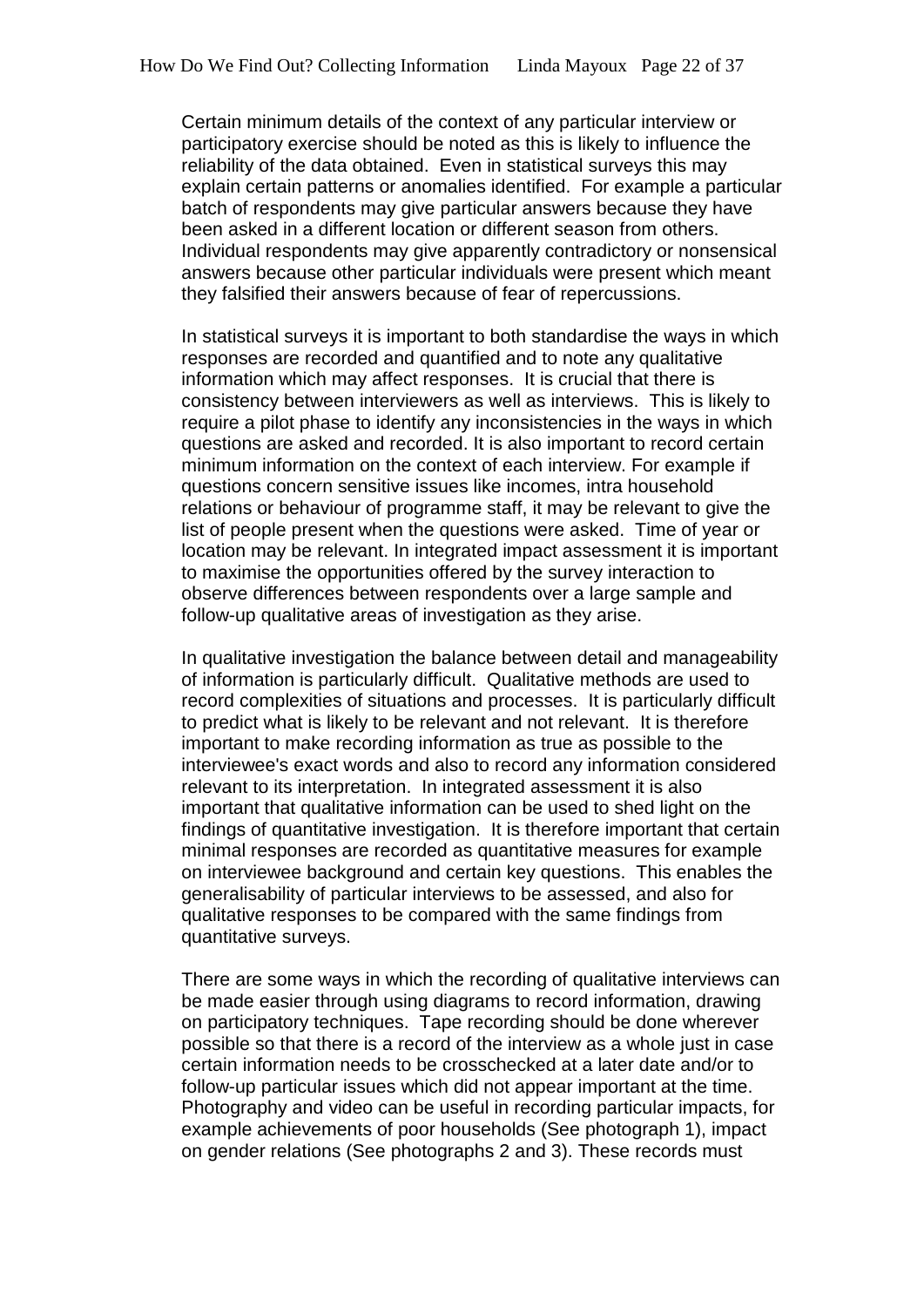however be accompanied by the necessary contextual information to interpret them.

In participatory exercises the process of participation and discussion is important, not only the final diagram product. It is therefore important to document this process in detail to identify the ways in which particular information is obtained, how consensus is reached and the power relations which may have affected this. This involves not only recording discussion in the exercises themselves but also detailed observation of body language, surroundings and recording details of informal interactions. Where possible video should be used to decrease the amount of information which needs to be recorded during the exercise and free the facilitator and rapporteur to observe the process rather than having their head down in note taking. Again this also ensures that a record is kept for future crosschecking or following up of issues which may not at the time have seemed important. Videoing is however inevitably selective and it is important therefore that considerable care is taken to ensure that the video is as objective and complete as possible rather than attempting to be a selective and interpretive work of art. Editing for dissemination can be done at a later stage.

# **BOX 4: GUIDELINES FOR RECORDING INFORMATION**

## **GENERAL**

- as far as possible quote an interviewee's exact words
- make clear where the interviewer's own analysis and interpretation has been added
	- make note taking as inobtrusive as possible.

• video, photographs and tape recording may be very useful where possible

# **CONTEXTUAL INFORMATION TO BE RECORDED**

• Who was present? (numbers, relation to respondent, gender, poverty status, ethnicity, generation, names where appropriate)

• Who did the investigation? How might interpersonal factors affect the reliability and scope of the information collected? For example linguistic problems, gender and ethnic issues.

• Are any particular characteristics of the location significant? e.g. lack of privacy, excessive noise disturbing responses and so on, inability to be relaxed?

• Are any particular characteristics of the timing or length of the interview significant? e.g. the respondents being very busy or tired, just having had a particular shock or seasonality factors which may influence the ways in which incomes and expenditures are perceived and reported?

# **POINTS SPECIFIC TO STATISTICAL SURVEYS**

• standardise as far as possible the ways in which responses are interpreted and recorded. Where several interviewers are used then a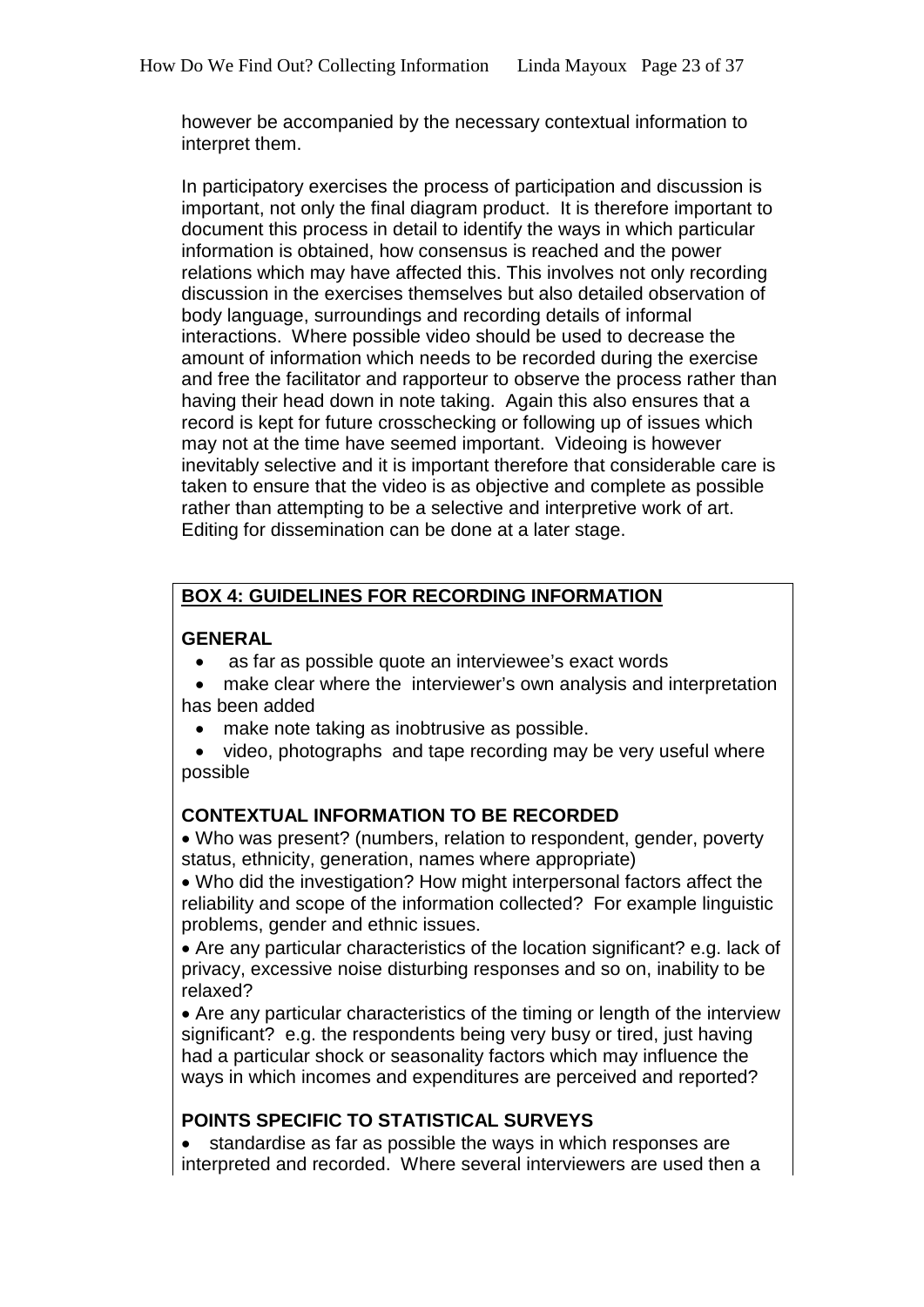trial set of questionnaires should be conducted and cross checked to ensure consistency between interviewers.

• qualitative notes and qualifications should be recorded**,** particularly where these are relevant to the reliability of the qualitative information collected and/or to identify areas to be followed up with qualitative investigation

## **POINTS SPECIFIC TO QUALITATIVE INVESTIGATION**

• collect detailed contextual information

• record the interviewee's exact words and also general observations of the interviewer

• responses certain key questions should be recorded systematically to allow for quantification at the analysis stage

• diagrams should be used where possible to reduce the burden of note taking and also to facilitate crosschecking of information with respondents

• use tape recording where possible for crosschecking later or following up on particular issues

• use photography and video to highlight particular impacts together with the necessary contextual information

## **POINTS SPECIFIC TO PARTICIPATORY EXERCISES**

Make detailed notes on:

• who was present and how they participated, who was not present or did not take part in discussions and why.

• any points of interpretation essential to understanding each visual output? e.g. who contributed, degrees of consensus, whether the diagram was jointly produced or the product of combining a number of separate diagrams, points of disagreement

• the way in which different individuals and groups treat each other, and each other's ideas, particularly the ways in which conflict or

disagreement between individuals and groups is handled and the degree of independent decision-making by different people and groups;

• the body-language of participants and the physical setup of the house or meetings and gatherings;

• the informal interactions before, during, and after discussions, meetings and during breaks.

• use video where possible for crosschecking later or following up on particular issues

# **2.5:Checking for reliability**

Ensuring the reliability of particular interviews depends on the levels of rapport which have been established and the way in which the investigation has been explained to respondent/s. It may be necessary periodically to emphasise the importance of giving honest answers where there is any doubt. It is also important to address the needs and fears of respondents as they arise and to continually be aware of any potential for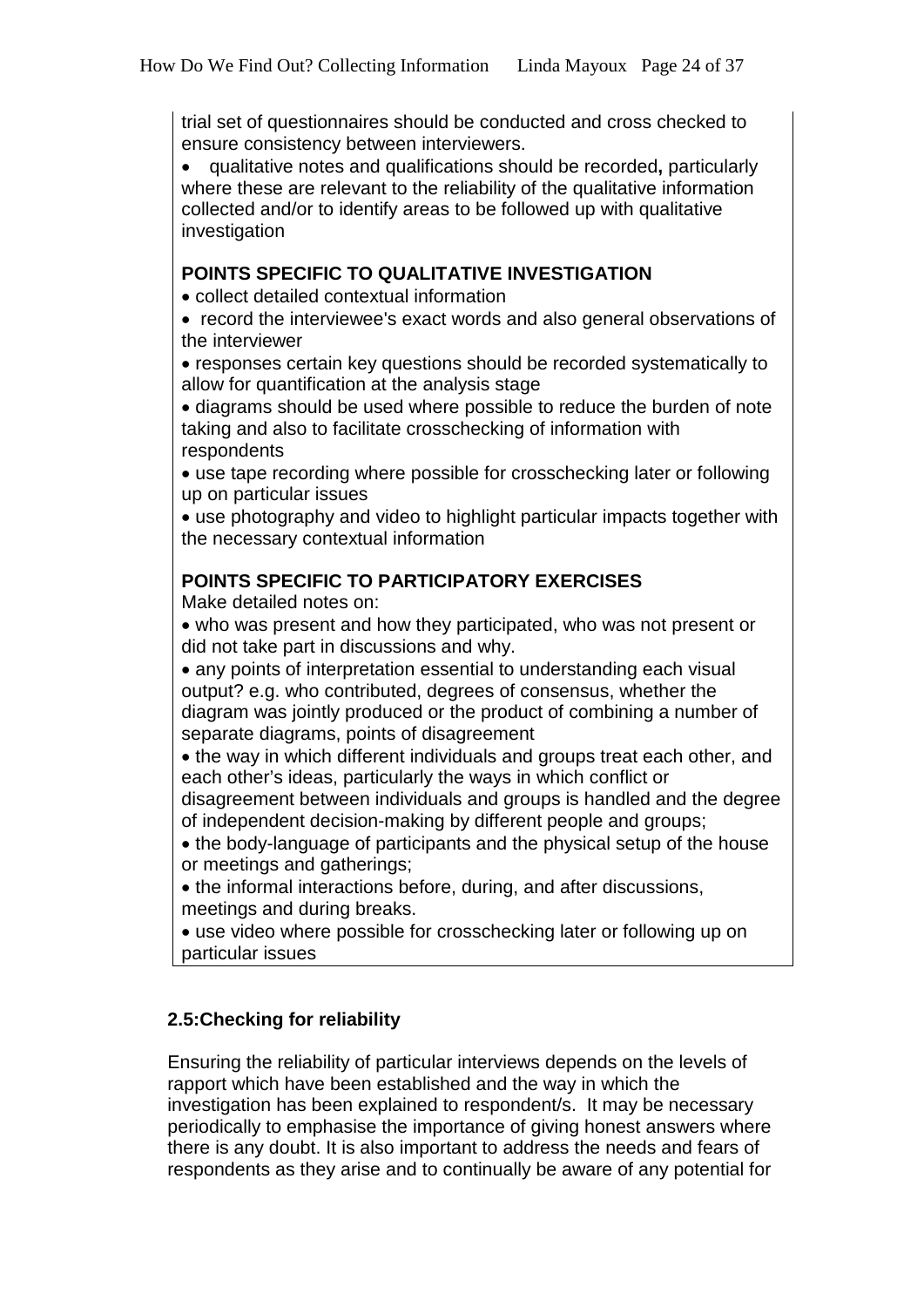biases in the interviewer interpretation of responses. Where responses are vague or obviously contradictory there are number of probing techniques which can be used. Where necessary questions can be repeated in a different form provided this is noted so that it does not prejudice comparability between interviews. At the end of each interview information should be reviewed and read back to the respondent to clarify any points which may have been misunderstood or which appear contradictory in the light of subsequent information and discussion.

In integrated assessment information can and should be cross-checked through triangulation of methods. At the analysis stage, or even during the interview or workshop, it is important to identify which areas of investigation required to be crosschecked by other methods. For example it may be difficult to explain certain patterns thrown up by quantitative methods and these should then be further investigated using qualitative or participatory methods. Conversely the generalisability of findings of qualitative and participatory methods may need to be crosschecked through a survey. It is also important to constantly compare the information collected by different methods to see how they are building on each other.

Crosschecking reliability of information is crucial to ensuring that practical recommendations are representative and realistic. Where it has been possible to include questions about programme implementation and policy in questionnaires and workshops, this can be crosschecked and followed up in any workshops at the end of the research. Ideally also any recommendations should be discussed informally with the relevant stakeholders before presenting to a wider audience. Where the policy and institutional context are more sensitive, practical questions about follow-up should at least be broached through a participatory workshop which produces concrete proposals for follow-up discussions.

# **BOX 5: TECHNIQUES FOR CROSS-CHECKING INFORMATION**

#### **GENERAL POINTS**

- continually emphasise where necessary the importance of the investigation and of giving honest answers
- be sensitive to respondents needs and fears and address these wherever possible
- continually examining own biases
- responses should be read back to the respondent at the end of the interview

# **PROBING TECHNIQUES***[4](#page-24-0)*

- Show interest
- Pause: Silence can tell a respondent you're waiting to hear more

<span id="page-24-0"></span><sup>4</sup> Adapted from Frey and Oishi 1995 'How to Conduct Interviews by Telephone and In Person Volume 4 'The Survey Kit' Thousand oaks, CA Sage publications quoted SEEP Network 2000.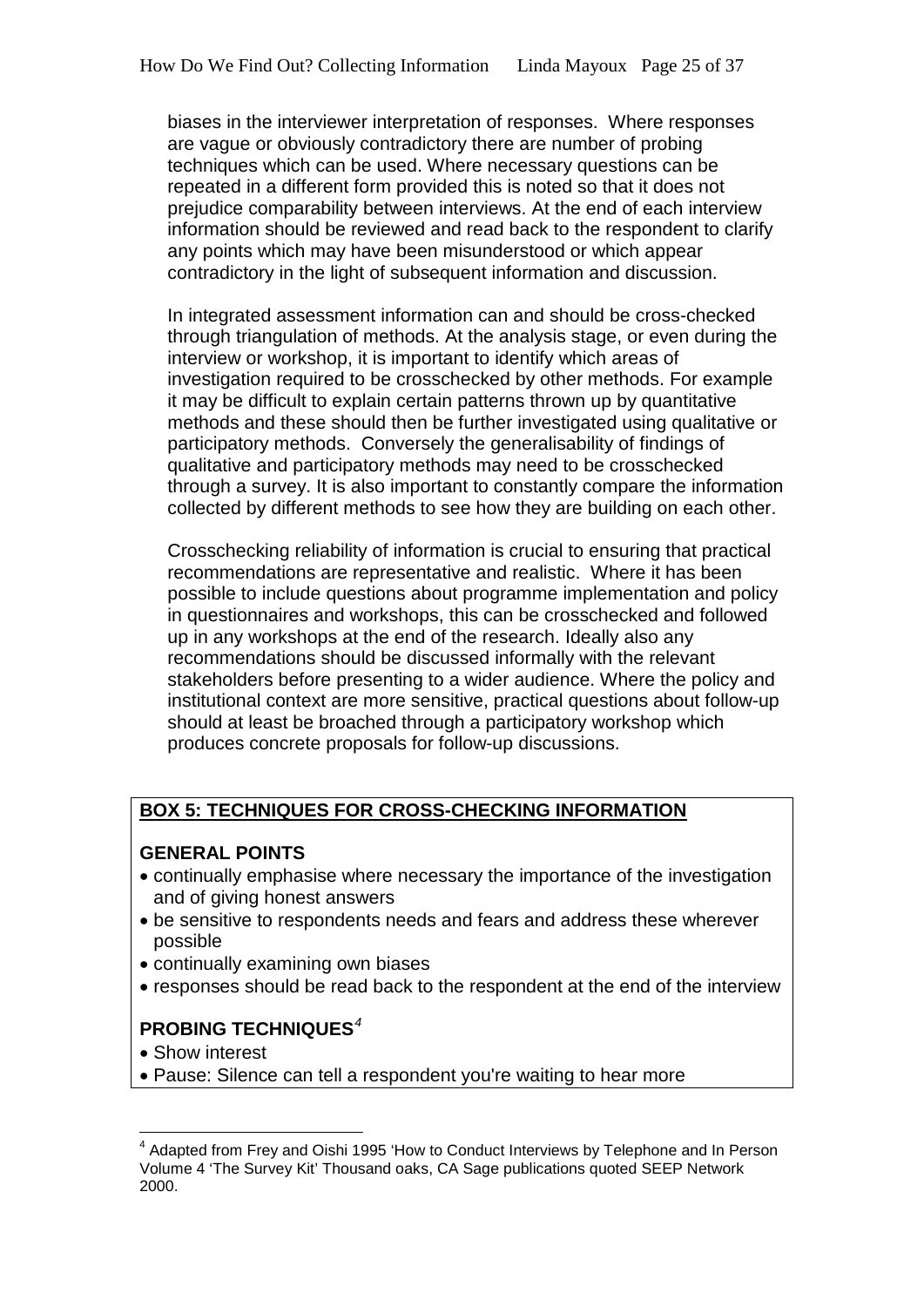- Repeat the question: this can help the respondent who has misunderstood, misinterpreted or straight from the question to get back on track
- Repeat the reply: this can stimulate the respondents say more or to recognise the inaccuracy
- Ask a neutral question:
- For clarification: ' What you mean exactly? ' ' Could you please explain that? ' For specificity: ' could you be more specific about that? Could you please explain that?
- For relevance: ' I see. Well, let me ask you again. ' ' Could you tell me how you mean that? '
- For completeness: 'what else? Can you think of an example?

# **2.6: Ending the investigation**

Ending the investigation properly is extremely important. This is obviously so for moral reasons and ethical considerations. It is also crucial to the reliability of any subsequent interviews. News of any impropriety on the part of interviewers and/or fears of potential repercussions travels fast and may seriously jeopardise co-operation in subsequent interviews and/or the reliability of responses. The different questions which should be asked at the end of each interview or participatory workshop are given in Box 6.

# **BOX 6: ENDING THE INVESTIGATION**

- Do respondents wish certain information to be kept confidential?
- Do respondents have any questions they want to ask the interviewer?
- Do respondents have any worries arising out of the interview?
- Which of the findings do respondents feel clearly indicate possibilities for improving the intervention/s under investigation?
- How do they think this can or should be followed up?
- What does the interviewer honestly feel it is possible to do in response to these answers?

Ideally findings of the investigation and possible policy recommendations should be discussed with the relevant stakeholders throughout the research, to avoid mistrust and unexpected shocks which might jeopardise future relations. This includes both programme staff and other implementing organizations as well as intended beneficiaries. Practically, where the institutional context is difficult this ideal may not be possible and the ways in which findings and recommendations can best be presented to different stakeholders may need to be treated with care. It is nevertheless important that all these concerns are brought together and addressed at the end of the investigation as a whole. This is in order to ensure that the impact assessment is integrated into programme and policy improvement. It is also important to ensure cooperation in any subsequent investigations. Issues in designing participatory dissemination and policy formation workshops are discussed elsewhere on the site (Insert link to paper on information analysis and dissemination forthcoming).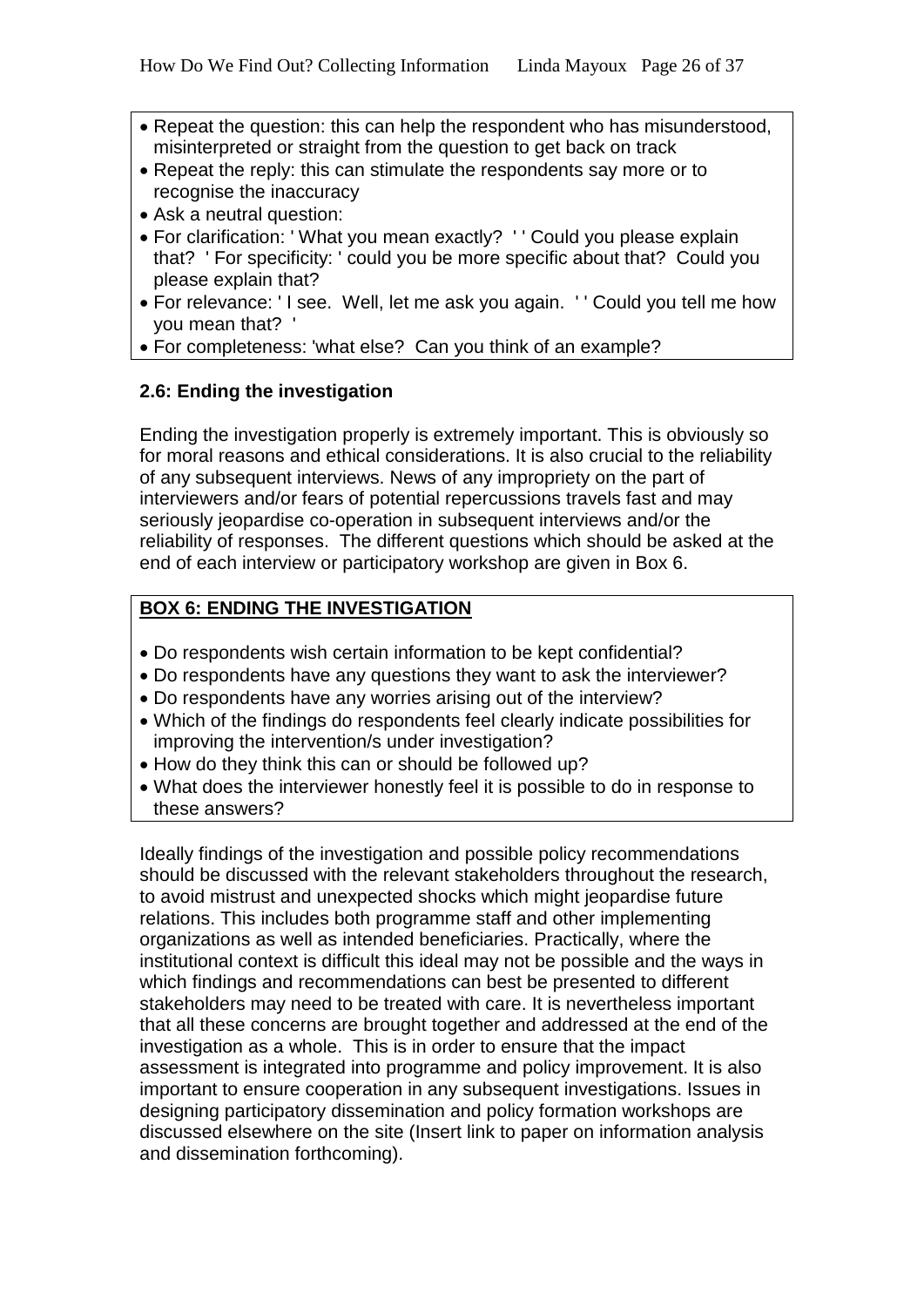#### **SECTION 3: INTEGRATED IMPACT ASSESSMENT: SUMMARY GUIDELINES FOR COLLECTING INFORMATION**

In integrated impact assessment there are many different ways in which different methods can be combined in an investigation. The most costeffective combinations must be assessed in relation to each assessment: the purpose of the assessment, the particular issues to be addressed, the stakeholders involved in the ways in which findings are to be used. Possible ways of integrating methods in relation to the above examples of microfinance and gender-sensitive enterprise regulation are given in the Appendix. A summary of the general questions to be asked at each stage of the investigation based on the above discussion is given in Box 7.

The answers to these questions will depend on the purpose of the investigation as indicated in the examples of microfinance and gendersensitive regulatory frameworks given in the Appendix. They will also depend on:

- the particular context of the investigation, and the suggestions given in the Appendix depend critically on the degree to which the assumptions indicated are realistic.
- the particular dissemination needs of the end-users as discussed elsewhere on the site (Insert link to 'What do we do with the information? Analysis, Dissemination and Implementation final tool paper to be produced by end of March)

## **BOX 7: SUMMARY QUESTIONS TO BE ASKED AT EACH STAGE OF THE INVESTIGATION**

# **Step 1: Reviewing existing information**

- What information is available and what are its limitations?
- Which information can be used directly in the proposed assessment?
- Which information can be built on through using supplementary questions?
- Which information is too limited, unreliable or out of date to be used at all?
- What critical gaps exist which need to be covered to enable useful practical recommendations to be made in the proposed assessment?

# **Step 2: Establishing and maintaining rapport**

- Who are the key stakeholders? How are they to be involved in the research? In particular are programme staff or intended beneficiaries to be only respondents, or involved in investigation itself?
- What are the likely sensitivities, needs and fears to be addressed due to the issues to be addressed, the institutional and/or socio- political context?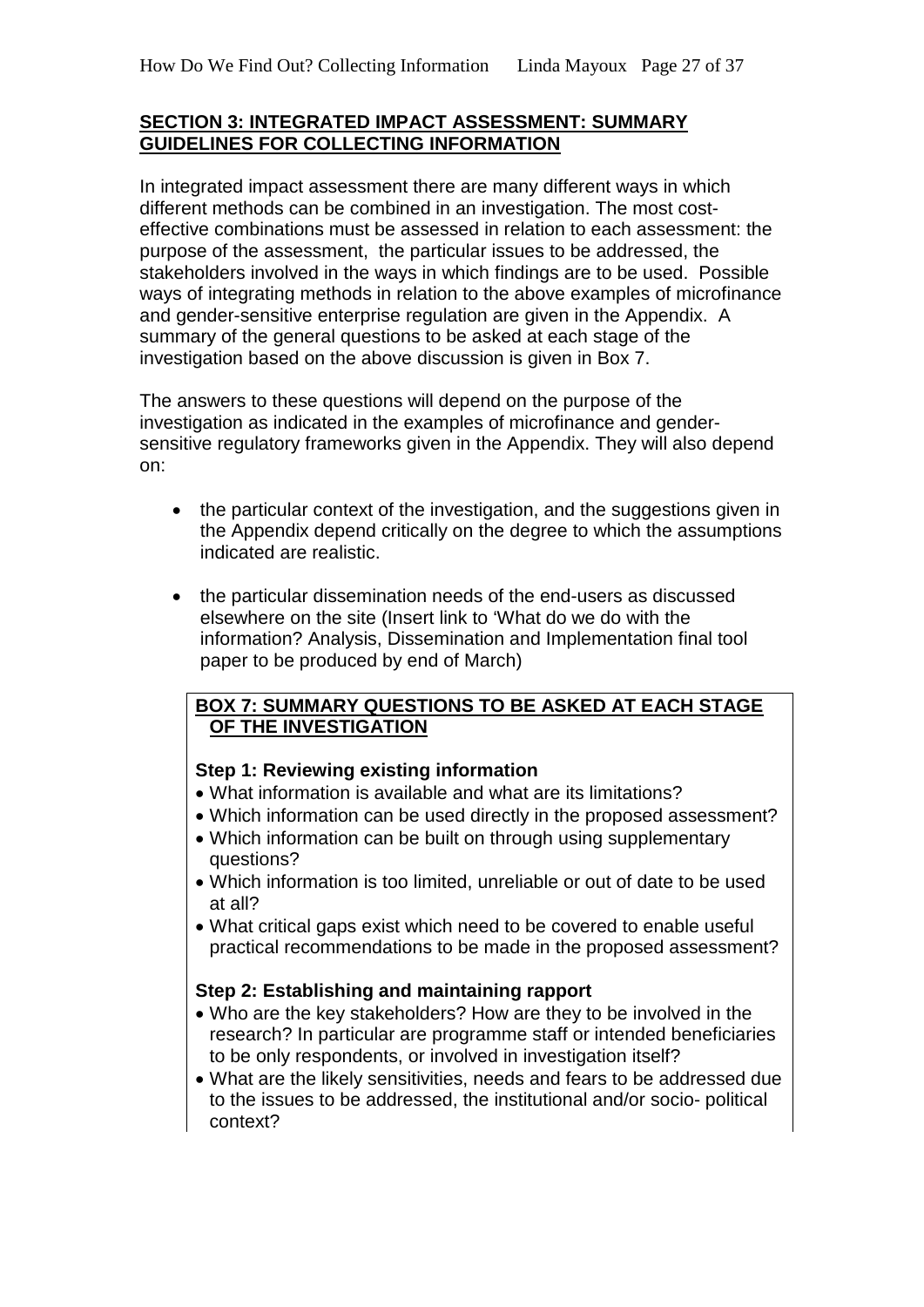- How are these sensitivities, needs and fears likely to differ between stakeholder groups? How can any particular sensitivities be addressed?
- How might the methodologies need to be adapted for different issues, contexts or respondents?
- Should or can practical policy questions be introduced at this stage?

#### **Step 3: Asking the questions**

- How is information on each issue to be collected and by whom?
- Which particular indicators and variables need to be quantified and with what degree of precision?
- Which processes require investigation by qualitative methods?
- At which stages are participatory methods needed?
- What is the best way of integrating practical policy questions?

## **Step 4: Recording the information received**

- What is the appropriate balance between simplicity of recording to assist analysis and detailed recording to ensure reliability and enable crosschecking at a later stage?
- Is the use of tape recording, photography or video feasible?

## **Step 5:Checking for reliability**

- Which of the findings are considered reliable and credible in themselves? How do we know? Does the questionnaire or discussion have inbuilt crosschecks?
- What practical policy conclusions are incontrovertible and broadly agreed and which are contentious?
- Which of the findings or policy conclusions require further investigation by other methods? Which findings and which methods should be used?
- Are there any relevant aspects of the context which are key to understanding the process of investigation? The findings? The policy recommendations? e.g. aspects of the social context known to be relevant, power relations. Do any of these require further investigation?

#### **Step 6: Ending the investigation**

- How are the findings and practical policy conclusions to be presented and to whom?
- Do respondents have any questions or worries which need to be addressed in follow-up?
- How can the policy recommendations be implemented? How will this be followed up?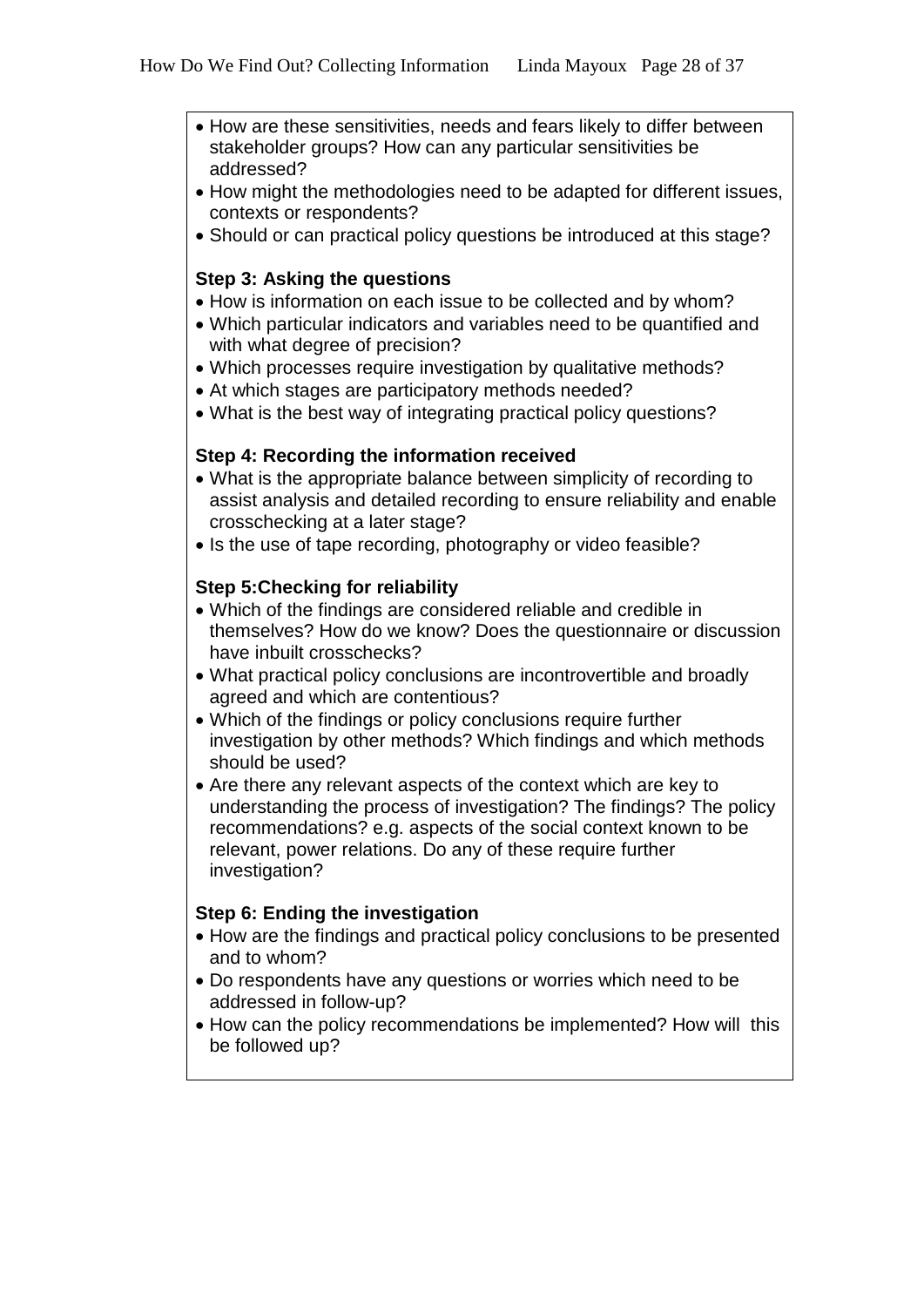# **REFERENCES AND FURTHER RESOURCES**

Goetz, A. M. (1992). "Gender and Administration." IDS Bulletin **23**(4): 6- 17.

Goetz, A. M. ( 1995). " Institutionalizing women's interests and gendersensitive accountability in development." IDS Bulletin **26**(3): 1-10.

Jones, G. (1998). Analysing institutional accounts. Finding Out fast: Investigative Skills for Policy Development. A. Thomas, J. Chataway and M. Wuyts. London, Thousand Oaks, New Delhi, Sage and The Open University.

Nichols, P. (1990). Social Survey Methods: A Fieldguide for Development Workers. Oxford, Oxfam.

O'Laughlin, B. (1998). Interpreting Institutional Discourses. Finding Out fast: Investigative Skills for Policy Development. A. Thomas, J. Chataway and M. Wuyts. London, Thousand Oaks, New Delhi, Sage and The Open University**:** 107-126.

Roche, C. (1998). Organizational assessment and institutional footprints. Finding Out fast: Investigative Skills for Policy Development. A. Thomas, J. Chataway and M. Wuyts. London, Thousand Oaks, New Delhi, Sage and The Open University**:** 173-200.

Roche, C. (1999). Impact Assessment for Development Agencies: Learning to Value Change. Oxford, Oxfam Novib.

SEEP Network (2000). Learning from Clients: Assessment Tools for Microfinance Practitioners: Draft Manual. Washington DC, AIMS/MSI.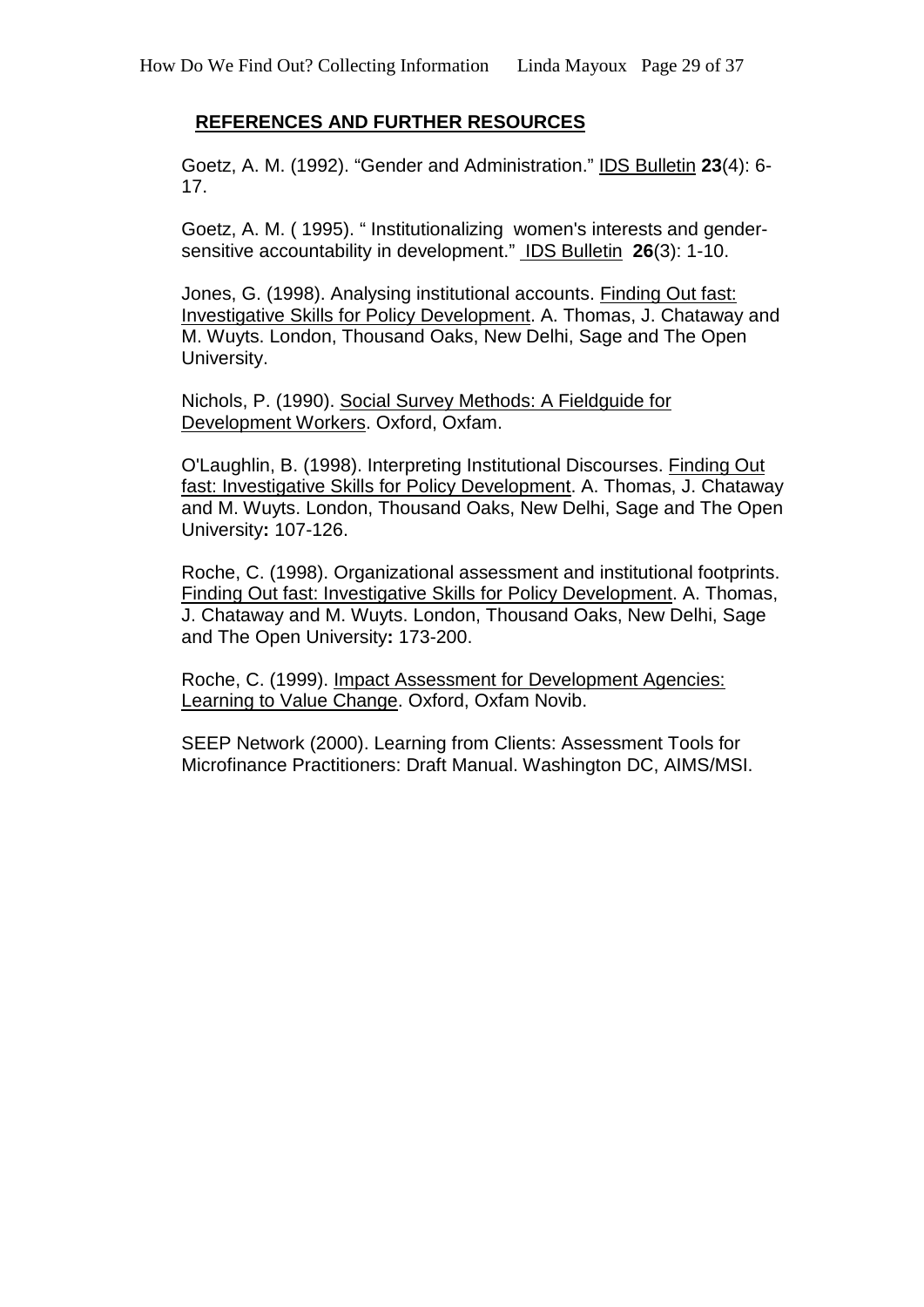## **APPENDIX 1: EXAMPLES OF INTEGRATED METHODS FOR INVESTIGATION**

## **EXAMPLE 1:PROGRAMME IMPROVEMENT IN MICROFINANCE**

## **1) Aim of assessment:**

• to find out how particular loan conditions in a microfinance programme should be improved to increase contribution to poverty reduction and gender equality. The intention is to introduce any required changes quickly in response to high drop out rates and anecdotal evidence of repayment problems and tensions within households.

## **2) Priority requirements:**

- rapid investigation and dissemination of findings
- increased understanding of problems by programme staff
- improved relations between programme and clients

# **3) Assumptions:**

- relations between staff and clients are good
- sincere interest in honest investigation of problems and solutions on the part of the programme as a whole
- good and reliable management information system exists with some baseline indicators from loan records into which indicators for long-term impact monitoring can be integrated
- grassroots groups keep group records and minutes and hold regular meetings which can contribute to the assessment on a sustainable basis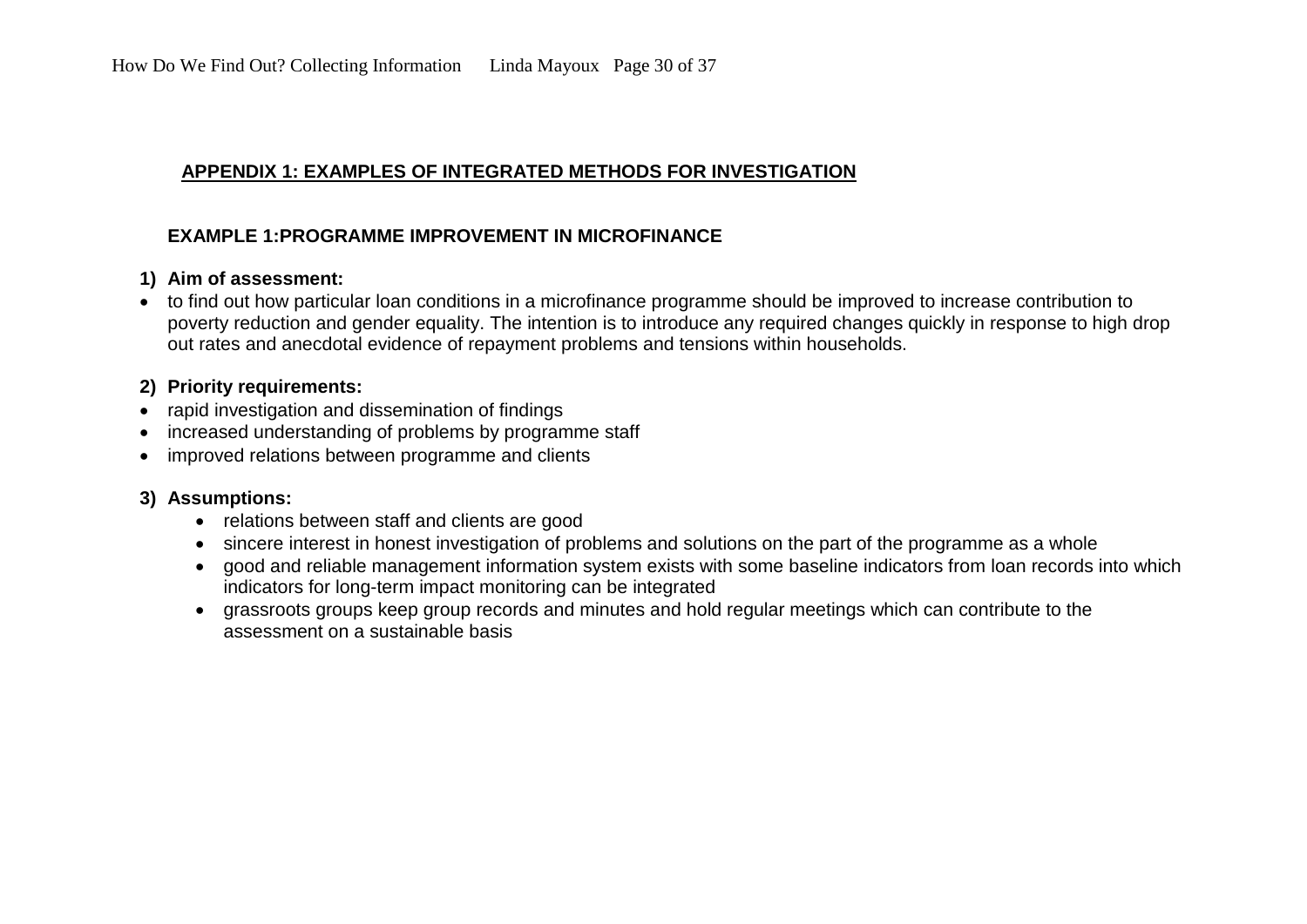# **4) Possible sequencing of methods**

| <b>Step</b>                                    | Aim                                                                                                                   | What                                                                                                                                                                                                                                                           | <b>Method</b>                                                               | Who                                            |
|------------------------------------------------|-----------------------------------------------------------------------------------------------------------------------|----------------------------------------------------------------------------------------------------------------------------------------------------------------------------------------------------------------------------------------------------------------|-----------------------------------------------------------------------------|------------------------------------------------|
| 1. Reviewing<br>existing<br><i>information</i> | to identify institutional<br>strengths and<br>weaknesses and<br>possibilities for change                              | programme aims, interventions<br>and structures                                                                                                                                                                                                                | Participatory<br>workshop and<br>literature review                          | Principal investigator<br>with programme staff |
|                                                | to identify non-<br>programme<br>opportunities and<br>constraints for poverty<br>reduction and change                 | Macro level economic and<br>political context, gender and<br>ethnic relations, market<br>opportunities and constraints,<br>environmental shocks                                                                                                                | Participatory<br>workshop and<br>literature review                          | Principal investigator<br>with programme staff |
|                                                | To identify possible<br>patterns of individual-<br>level impacts and<br>inform sampling design                        | differences in repayment patterns<br>and/or activities for which loans<br>are taken, loan size etc. between<br>different categories of client and<br>different needs by economic<br>status, ethnic group, gender,<br>marital status, age, economic<br>activity | Consultation<br>programme records<br>and statistics and<br>group records    | Principal investigator                         |
|                                                | To identify possible<br>patterns of group-level<br>impacts, inform<br>sampling design and<br>grassroots investigation | · differences in repayment<br>patterns between groups<br>• quality of group minutes<br>• any particular problems in<br>group governance                                                                                                                        | Consultation of<br>programme records<br>and statistics and<br>group minutes | Principal investigator                         |
|                                                | To facilitate sampling                                                                                                | list of names and addresses of<br>respondents and dropouts to<br>inform sampling design                                                                                                                                                                        | Consultation of<br>programme records                                        | Principal investigator                         |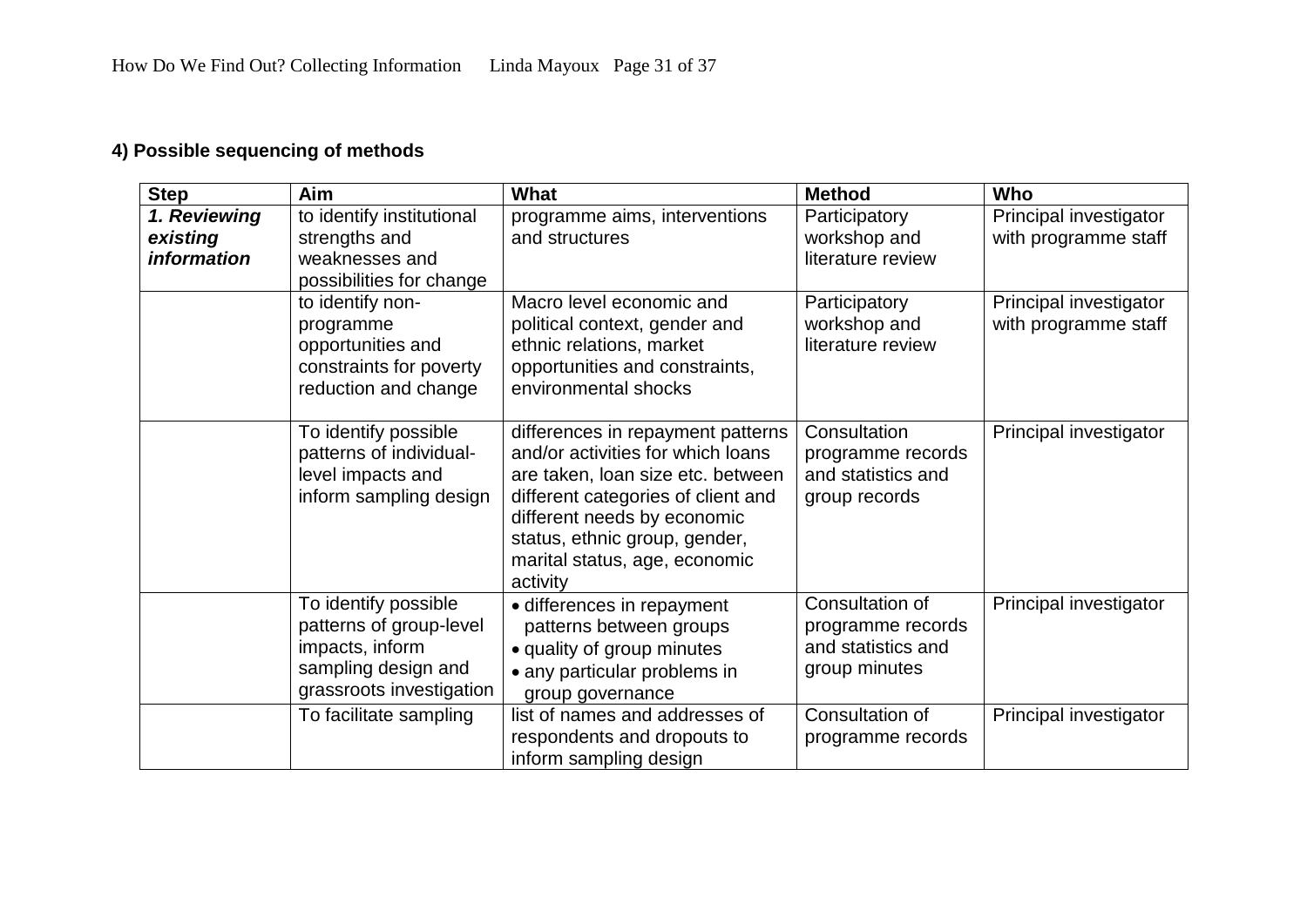| 2. Establishing<br>rapport | • To introduce the<br>assessment<br>• To investigate the<br>local relevance of<br>the programme and<br>contextual<br>information<br>• To get a preliminary<br>feel for the<br>relevance of any<br>hypotheses<br>generated<br>• To get a preliminary<br>feel for any further<br>hypotheses<br>proposed by other | Selected questions about<br>programme implementation<br>Selected questions about<br>context<br>Brainstorming/diagramming to<br>explore hypotheses                                                    | Participatory<br>workshop/s with<br>sample stakeholders<br>including grassroots<br>groups/representatives<br><b>Exploratory private</b><br>focused interviews<br>with key stakeholders | Principal investigator<br>with key<br>stakeholders,<br>including some non-<br>programme<br>participants and<br>dropouts.                                           |
|----------------------------|----------------------------------------------------------------------------------------------------------------------------------------------------------------------------------------------------------------------------------------------------------------------------------------------------------------|------------------------------------------------------------------------------------------------------------------------------------------------------------------------------------------------------|----------------------------------------------------------------------------------------------------------------------------------------------------------------------------------------|--------------------------------------------------------------------------------------------------------------------------------------------------------------------|
| 3. Asking the<br>questions | stakeholders<br>• To quantify<br>particular impacts<br>• To quantify<br>particular contextual<br>factors<br>• To quantify<br>particular attitudes<br>and needs in<br>relation to policy<br>changes proposed<br>above                                                                                           | Background of participant and<br>context<br>Selected questions about<br>programme participation<br>Selected questions about impact<br>and problems<br>Selected questions about<br>proposed solutions | Structured one-hour<br>survey with some<br>open questions at the<br>end<br>Group-level survey on<br>issues of interest to<br>them                                                      | Programme staff<br>and/or principal<br>investigator for<br>purposive cluster<br>sampling of<br>beneficiaries and<br>dropouts<br>Group leaders at<br>group meetings |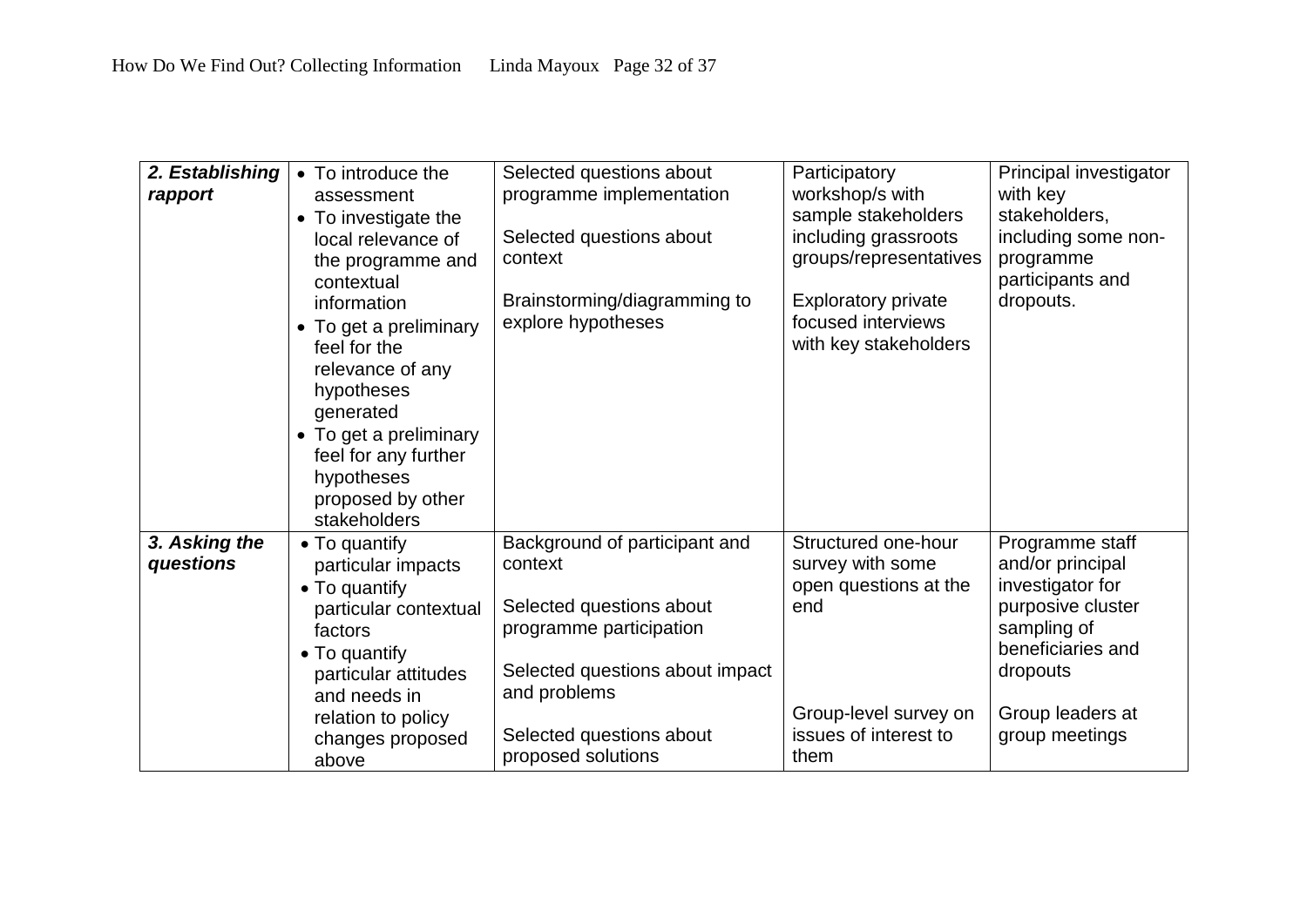| 4. Recording<br>the<br><i>information</i>        | • To ensure reliability<br>of information<br>• To contribute to<br>understanding<br>between<br>stakeholders and<br>capacity building                                                     | As identified in text                                    | As identified in text.                                  | All stakeholders<br>where possible to<br>contribute to capacity-<br>building and<br>sustainable learning<br>unless this<br>compromises<br>reliability too much |
|--------------------------------------------------|------------------------------------------------------------------------------------------------------------------------------------------------------------------------------------------|----------------------------------------------------------|---------------------------------------------------------|----------------------------------------------------------------------------------------------------------------------------------------------------------------|
| 5.<br><b>Crosschecking</b><br><i>information</i> | • To investigate in<br>more detail the<br>reasons for any<br>patterns observed in<br>quantitative survey                                                                                 | Processes of impact<br>Feasibility of proposed solutions | Informal interviews<br>and/or participatory<br>workshop | Principal researcher<br>for purposive sample<br>of key informants<br>selected from<br>quantitative sample of<br>both beneficiaries and<br>dropouts             |
| 6. Ending the<br>investigation                   | •to establish<br>consensus on the<br>findings and practical<br>recommendations or<br>to establish<br>differences and<br>conflicts of interest<br>between stakeholders<br>regarding these | Processes of impact<br>Feasibility of proposed solutions | Participatory<br>workshop/s.                            | Principal researcher<br>with key stakeholders<br>and informants<br>including group<br>leaders and influential<br>institutional<br>representatives              |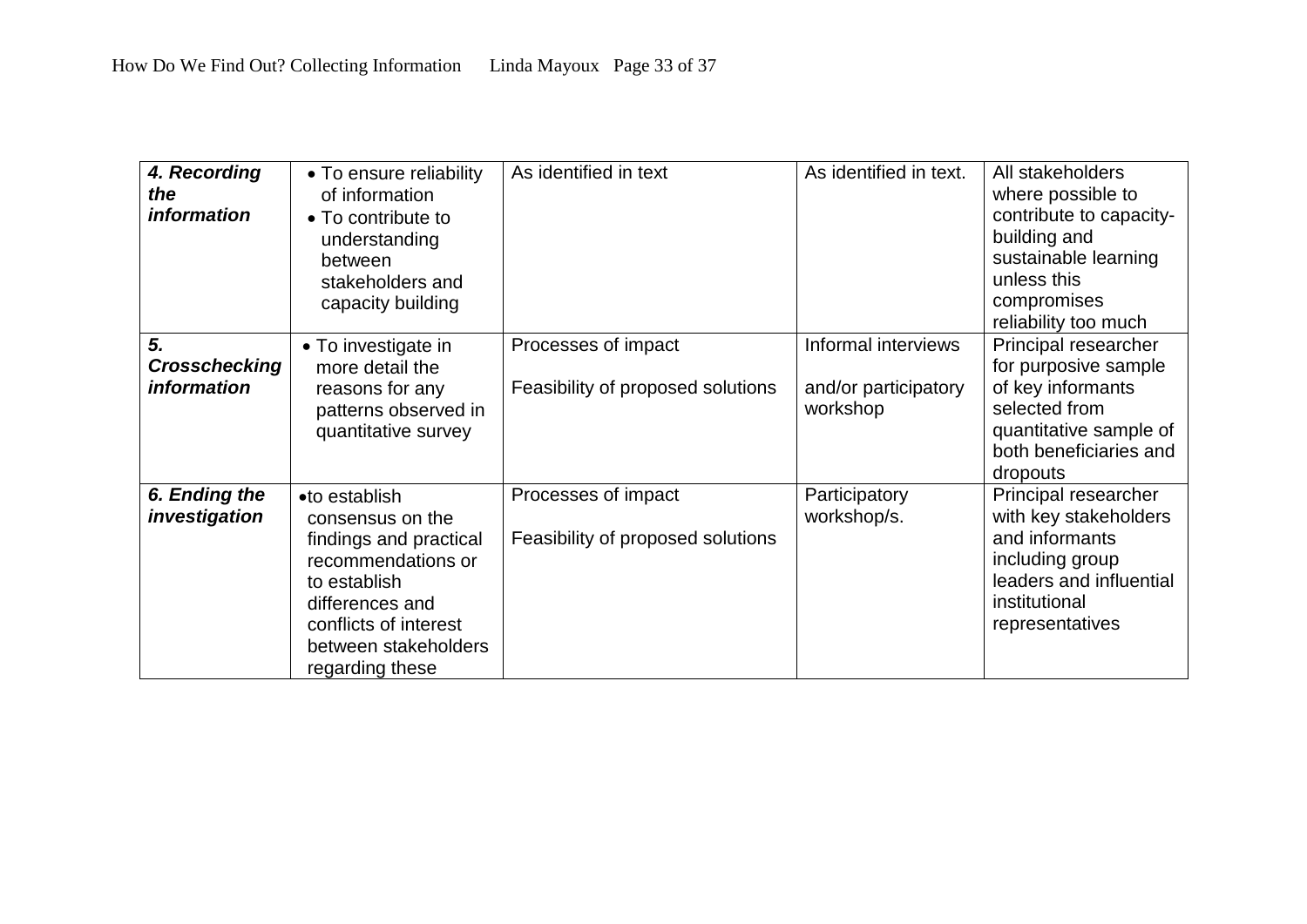#### **EXAMPLE 2: POLICY DEVELOPMENT: FOR GENDER-SENSITIVE REGULATORY FRAMEWORKS FOR ENTERPRISE.**

#### **1) Aims of the impact assessment**:

- to develop gender sensitive policy guidelines
- to develop structures and networks which take into account the needs of different stakeholders and linkages between different types of enterprise
- to identify any particular needs of poor women.

# **2) Priority requirements**

- reliable in-depth and generalizable information on the specific needs and problems of different groups of women involved in enterprise
- balancing of the needs of different stakeholders
- protecting the interests of poor women
- obtaining broad consensus about the changes needed and minimising or addressing any possible conflicts between women and other interests e.g. men in the same households and communities, large enterprises in the same marketing chain etc.
- establishment of networks which can assist in implementation of the changes identified

# **4) Assumptions**

- no baseline study exists and the need for change is too urgent to wait for longitudinal data
- that the investigation will need to cover sensitive issues of intra**-**household and intra-community relations, power relations between different types of enterprises
- that the investigation is likely to uncover patterns of avoidance of regulation and corruption
- that skilled local researchers and interested NGOs and government staff can be found to translate the findings of the assessment into policy change
- that some grassroots organizations exist which are interested in participating in the research
- that there is a need to balance immediate dissemination of easily understandable information with credible and in-depth analysis which can convince senior policymakers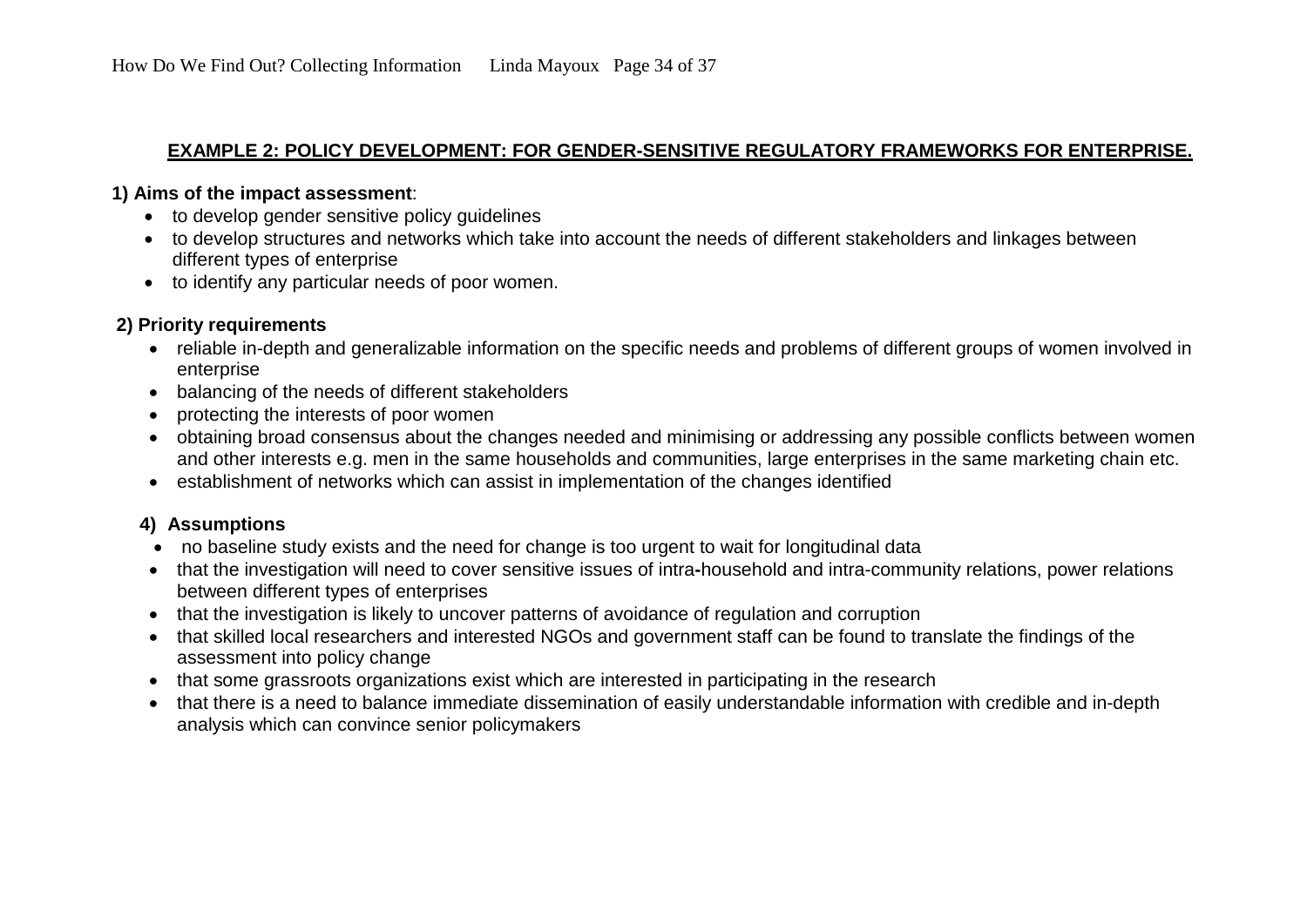# **4) Possible sequencing of methods**

| <b>Step</b>                                               | Aim                                                                                                                                                                                                                                                                                                                                    | What                                                                                                                                                                                                                                                                                                                                      | <b>Method</b>                                                                                                                                                                                                                            | Who                                                                                                                       |
|-----------------------------------------------------------|----------------------------------------------------------------------------------------------------------------------------------------------------------------------------------------------------------------------------------------------------------------------------------------------------------------------------------------|-------------------------------------------------------------------------------------------------------------------------------------------------------------------------------------------------------------------------------------------------------------------------------------------------------------------------------------------|------------------------------------------------------------------------------------------------------------------------------------------------------------------------------------------------------------------------------------------|---------------------------------------------------------------------------------------------------------------------------|
| 1. Reviewing<br>existing<br>information at<br>macro-level | to identify the relevant<br>$\bullet$<br>stakeholders as<br>contributors to the<br>assessment/sample<br>respondents<br>to identify contextual<br>$\bullet$<br>opportunities and<br>constraints<br>to identify the different<br>$\bullet$<br>regulatory measures<br>which already affect the<br>different stakeholders                  | detailed stakeholder and<br>institutional analysis<br>• macro level economic and<br>political context, gender<br>and ethnic relations,<br>market opportunities and<br>constraints, environmental<br>shocks<br>• detailed analysis of<br>existing regulations,<br>implementation and any<br>evidence of impacts                            | Literature review and<br>participatory<br>workshop/s                                                                                                                                                                                     | Principle researcher<br>with selected<br>participants: 'experts',<br>stakeholder and<br>organizational<br>representatives |
| 2. Establishing<br>rapport at<br>local level              | To introduce the<br>assessment to intended<br>policy beneficiary groups<br>where not included in A<br>To investigate the local<br>$\bullet$<br>relevance of the<br>programme and<br>contextual information<br>• To get a preliminary feel<br>for the relevance of any<br>hypotheses generated<br>• To improve<br>representativeness of | • local-level stakeholder<br>and institutional analysis<br>local-level analysis of<br>∣∙<br>effects of macro level<br>economic and political<br>context, gender and ethnic<br>relations, market<br>opportunities and<br>constraints, environmental<br>shocks<br>local-level analysis<br>$\bullet$<br>analysis of existing<br>regulations, | • participatory<br>workshop/s with<br>identified<br>stakeholder groups<br>• exploratory<br>qualitative research<br>with stakeholder<br>groups were<br>participatory<br>workshops might<br>be to public and/or<br>make them<br>vulnerable | Principle researcher<br>with assistants<br>assisted by other<br>stakeholders and<br>grassroots leaders                    |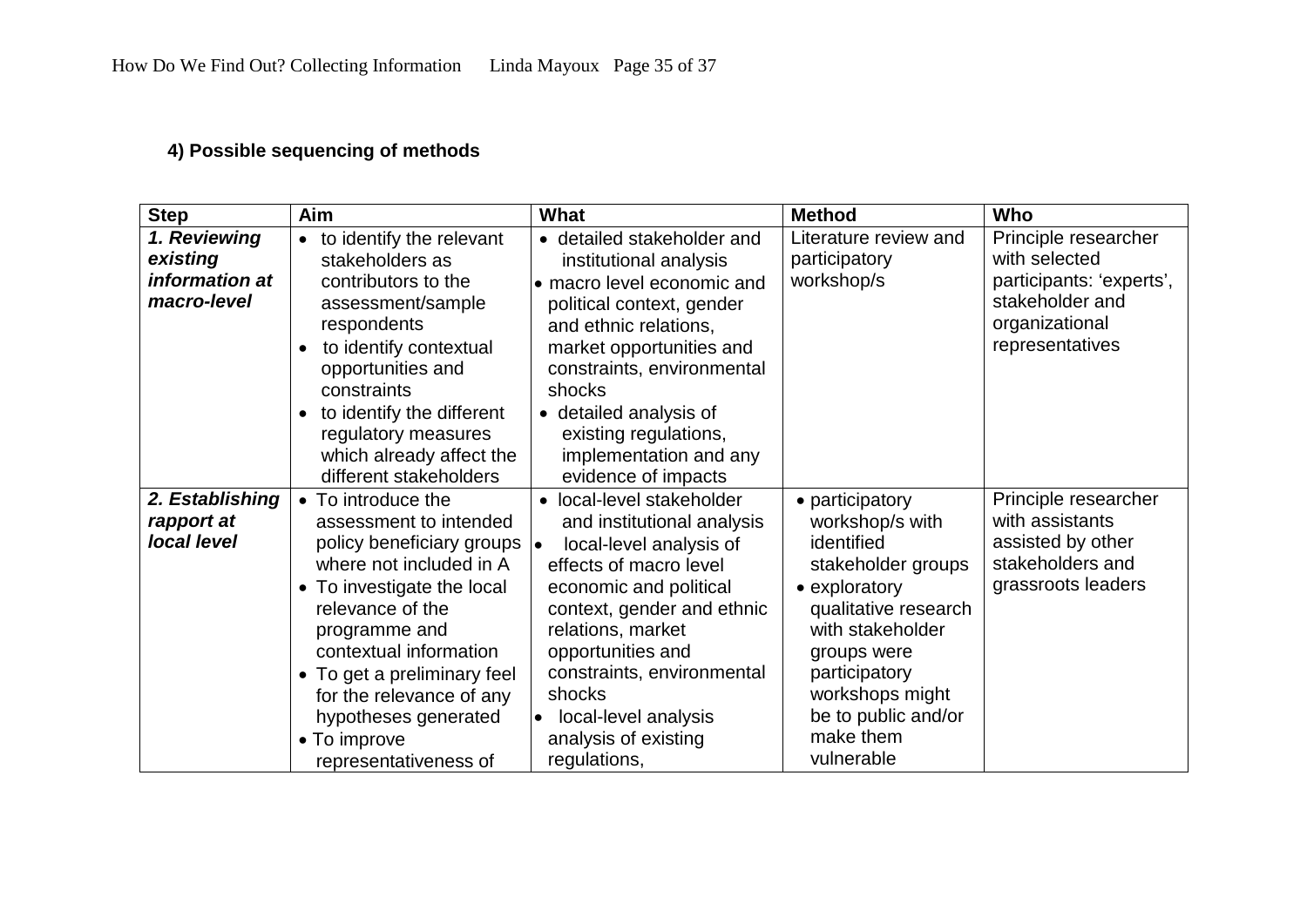|                            | sampling methodology                           | implementation and any                   | · possible initial                          |                                     |
|----------------------------|------------------------------------------------|------------------------------------------|---------------------------------------------|-------------------------------------|
|                            |                                                | evidence of impacts                      | census of                                   |                                     |
|                            |                                                | local-level exploration of<br>$\bullet$  | communities                                 |                                     |
|                            |                                                | possible solutions                       | identified as key                           |                                     |
|                            |                                                | identification of                        | sample to further                           |                                     |
|                            |                                                | differences between                      | establish rapport                           |                                     |
|                            |                                                | stakeholders relevant to                 | and reliably identify                       |                                     |
|                            |                                                | sampling and analysis                    | appropriate control                         |                                     |
|                            |                                                |                                          | group categories                            |                                     |
| 3. Asking the<br>questions | • To quantify particular                       | Background of participant<br>and context | Structured survey in<br>several stages with | Programme staff<br>and/or principal |
|                            | impacts of existing<br>policies                |                                          | some open questions                         | investigator for                    |
|                            |                                                | Selected questions about                 | at the end and                              | purposive cluster                   |
|                            | • To quantify particular<br>contextual factors | programme participation                  | adapted to the needs                        | sampling of different               |
|                            | • To assess the extent of                      |                                          | of particular groups                        | stakeholder groups                  |
|                            | sensitive problems like                        | Selected questions about                 |                                             |                                     |
|                            | corruption, sexual                             | impact and problems                      | <b>Structured</b>                           | Grassroots                          |
|                            | harassment and                                 |                                          | questionnaires for                          | leaders/groups                      |
|                            | violence                                       | Selected questions about                 | grassroots                                  |                                     |
|                            | • To quantify particular                       | proposed solutions                       | organizations on                            |                                     |
|                            | attitudes and needs in                         |                                          | issues of concern to                        |                                     |
|                            | relation to policy                             |                                          | them                                        |                                     |
|                            | changes proposed                               |                                          |                                             |                                     |
|                            | above                                          |                                          |                                             |                                     |
| 4. Recording               | With clear eye to ways                         | As indicated in text                     | As identified in text                       | All stakeholders                    |
| the                        | in which information                           |                                          | but carefully designed                      | where feasible to                   |
| <i>information</i>         | needs to be presented                          |                                          | photography and                             | contribute to capacity              |
|                            | for different audiences                        |                                          | videos are likely to be                     | building and                        |
|                            |                                                |                                          | particularly important                      | sustainable learning                |